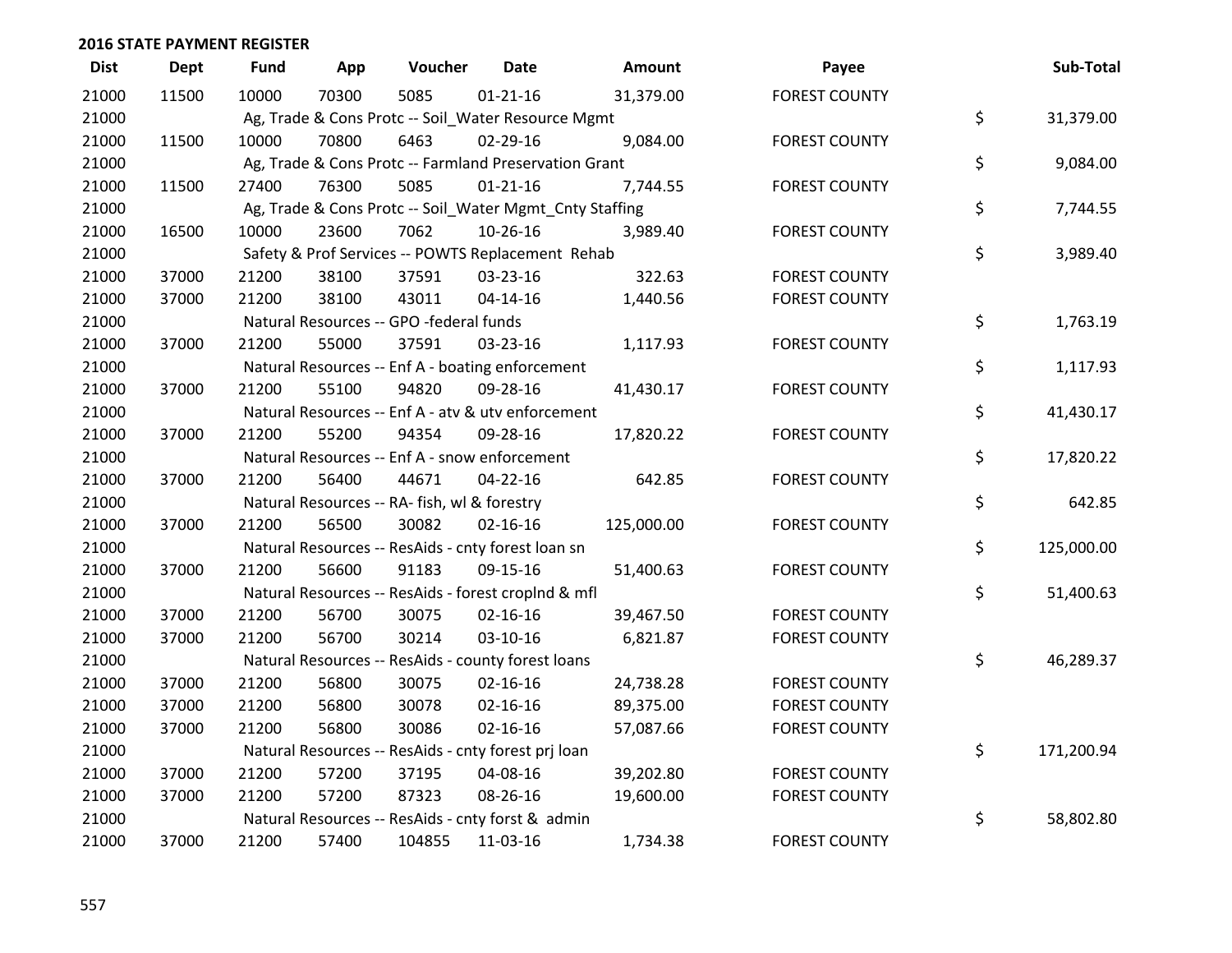| <b>Dist</b> | <b>Dept</b> | <b>Fund</b> | App          | Voucher                                             | <b>Date</b>    | <b>Amount</b> | Payee                   | Sub-Total        |
|-------------|-------------|-------------|--------------|-----------------------------------------------------|----------------|---------------|-------------------------|------------------|
| 21000       | 37000       | 21200       | 57400        | 104928                                              | 11-03-16       | 4,800.00      | <b>FOREST COUNTY</b>    |                  |
| 21000       |             |             |              | Natural Resources -- RA- cnty snow trail & area aid |                |               |                         | \$<br>6,534.38   |
| 21000       | 37000       | 21200       | 57500        | 82512                                               | 08-10-16       | 50,723.75     | <b>FOREST COUNTY</b>    |                  |
| 21000       | 37000       | 21200       | 57500        | 90290                                               | 09-13-16       | 50,723.75     | <b>FOREST COUNTY</b>    |                  |
| 21000       | 37000       | 21200       | 57500        | 92342                                               | 09-22-16       | 78,939.16     | <b>FOREST COUNTY</b>    |                  |
| 21000       |             |             |              | Natural Resources -- RA- snowmobile trail areas     |                |               |                         | \$<br>180,386.66 |
| 21000       | 37000       | 21200       | 57600        | 80906                                               | 08-08-16       | 2,861.00      | <b>FOREST COUNTY</b>    |                  |
| 21000       | 37000       | 21200       | 57600        | 80907                                               | 08-08-16       | 20,027.00     | <b>FOREST COUNTY</b>    |                  |
| 21000       |             |             |              | Natural Resources -- RA- atv prj aids, gas tax pymt |                |               |                         | \$<br>22,888.00  |
| 21000       | 37000       | 21200       | 57700        | 104932                                              | 11-03-16       | 168,577.50    | <b>FOREST COUNTY</b>    |                  |
| 21000       |             |             |              | Natural Resources -- RA- atv project aids           |                |               |                         | \$<br>168,577.50 |
| 21000       | 37000       | 21200       | 58200        | 40196                                               | 03-31-16       | 34,848.01     | <b>FOREST COUNTY</b>    |                  |
| 21000       |             |             |              | Natural Resources -- ResAids - nat forest income    |                |               |                         | \$<br>34,848.01  |
| 21000       | 37000       | 21200       | 58900        | 102252                                              | $11 - 18 - 16$ | 15,923.34     | <b>FOREST COUNTY</b>    |                  |
| 21000       |             |             |              | Natural Resources -- Resource aids - distribution o |                |               |                         | \$<br>15,923.34  |
| 21000       | 37000       | 27400       | 67000        | 55877                                               | 05-27-16       | 75,126.47     | <b>FOREST COUNTY</b>    |                  |
| 21000       |             |             |              | Natural Resources -- Fin asst for responsible units |                |               |                         | \$<br>75,126.47  |
| 21000       | 37000       | 27400       | 67300        | 55877                                               | 05-27-16       | 2,432.25      | <b>FOREST COUNTY</b>    |                  |
| 21000       |             |             |              | Natural Resources -- Recycling consolidation grants |                |               |                         | \$<br>2,432.25   |
| 21000       | 37000       | 36300       | <b>TA100</b> | 27049                                               | 02-05-16       | 150,017.50    | <b>FOREST COUNTY</b>    |                  |
| 21000       |             |             |              | Natural Resources -- LAND ACQUISITION               |                |               |                         | \$<br>150,017.50 |
| 21000       | 37000       | 36300       | TA200        | 40213                                               | 03-31-16       | 2,505.00      | <b>FOREST COUNTY</b>    |                  |
| 21000       |             |             |              | Natural Resources -- PROPERTY DEVELOP/LOCAL ASSIST  |                |               |                         | \$<br>2,505.00   |
| 21000       | 39500       | 21100       | 19000        | 130                                                 | 07-05-16       | 140,599.80    | <b>FOREST COUNTY</b>    |                  |
| 21000       | 39500       | 21100       | 19000        | 29084                                               | 10-03-16       | 70,299.92     | <b>FOREST COUNTY</b>    |                  |
| 21000       |             |             |              | Transportation -- Trans Aids To Co.-Sf              |                |               |                         | \$<br>210,899.72 |
| 21000       | 39500       | 21100       | 16800        | 88021                                               | 05-06-16       | 68,844.00     | <b>COUNTY OF FOREST</b> |                  |
| 21000       |             |             |              | Transportation -- Eldly&Disa Co/Aid Sf              |                |               |                         | \$<br>68,844.00  |
| 21000       | 39500       | 21100       | 19000        | 74021                                               | $01 - 04 - 16$ | 70,299.90     | <b>COUNTY OF FOREST</b> |                  |
| 21000       |             |             |              | Transportation -- Trans Aids To Co.-Sf              |                |               |                         | \$<br>70,299.90  |
| 21000       | 41000       | 10000       | 11600        | 92296                                               | 11-29-16       | 5,360.00      | <b>FOREST COUNTY</b>    |                  |
| 21000       |             |             |              | Corrections -- Reimbursing counties for proba       |                |               |                         | \$<br>5,360.00   |
| 21000       | 41000       | 10000       | 30200        | 17885                                               | $01 - 04 - 16$ | 434.45        | <b>FOREST COUNTY</b>    |                  |
| 21000       |             |             |              | Corrections -- Community intervention program       |                |               |                         | \$<br>434.45     |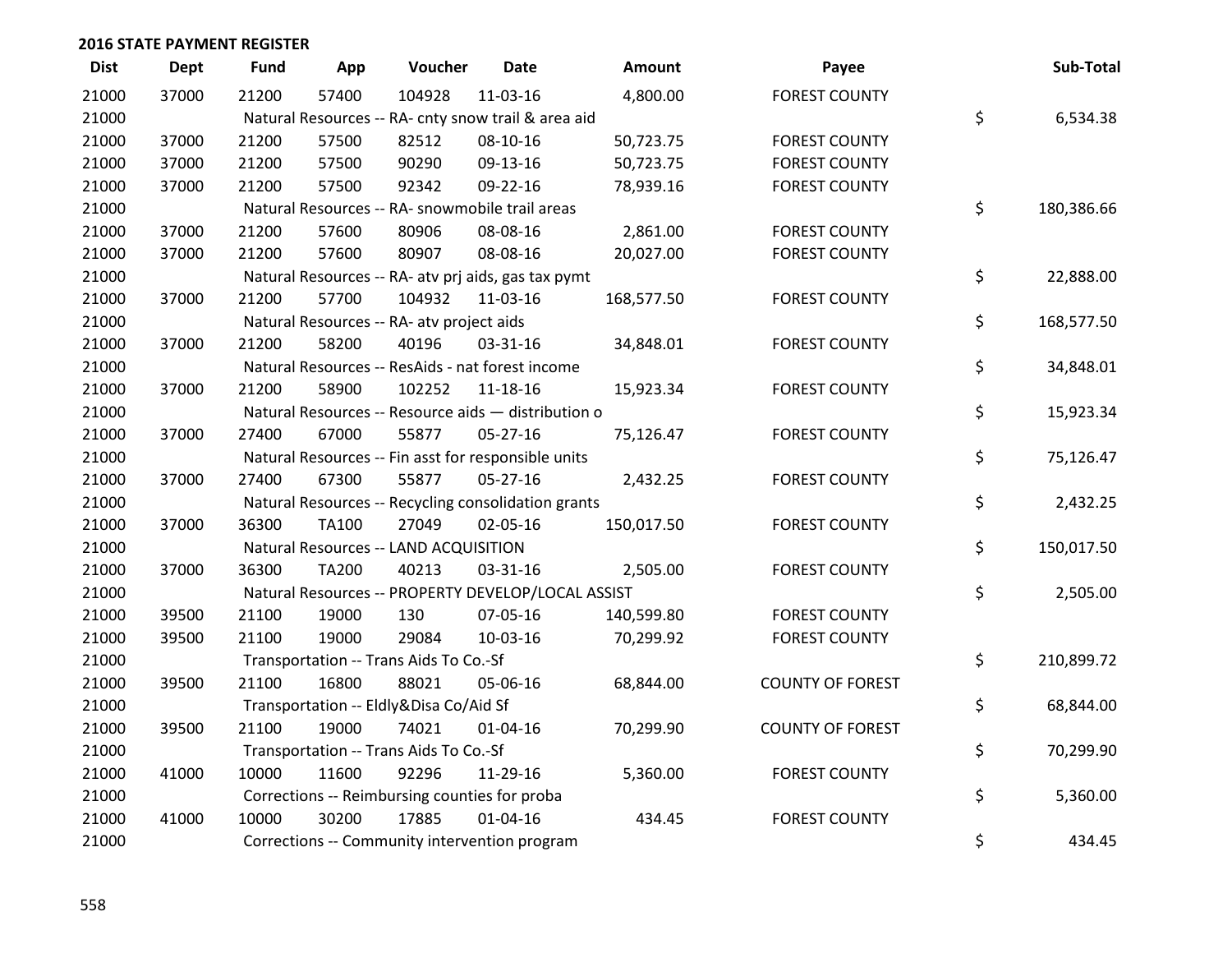| <b>Dist</b> | Dept  | <b>Fund</b> | App   | Voucher                                       | <b>Date</b>    | Amount     | Payee                | Sub-Total        |
|-------------|-------|-------------|-------|-----------------------------------------------|----------------|------------|----------------------|------------------|
| 21000       | 41000 | 10000       | 31300 | 21593                                         | $01 - 20 - 16$ | 73.07      | <b>FOREST COUNTY</b> |                  |
| 21000       | 41000 | 10000       | 31300 | 26728                                         | $02 - 12 - 16$ | 62.53      | <b>FOREST COUNTY</b> |                  |
| 21000       |       |             |       | Corrections -- Community youth and family aid |                |            |                      | \$<br>135.60     |
| 21000       | 43500 | 10000       | 15000 | 23247                                         | $01 - 26 - 16$ | (3,764.31) | <b>FOREST COUNTY</b> |                  |
| 21000       | 43500 | 10000       | 15000 | 23249                                         | $01 - 26 - 16$ | 3,764.31   | <b>FOREST COUNTY</b> |                  |
| 21000       | 43500 | 10000       | 15000 | 36020                                         | 03-28-16       | 1,848.00   | <b>FOREST COUNTY</b> |                  |
| 21000       | 43500 | 10000       | 15000 | 42121                                         | 04-26-16       | 1,500.00   | <b>FOREST COUNTY</b> |                  |
| 21000       | 43500 | 10000       | 15000 | 48041                                         | 05-25-16       | 2,484.00   | <b>FOREST COUNTY</b> |                  |
| 21000       | 43500 | 10000       | 15000 | 57462                                         | 07-15-16       | 600.32     | <b>FOREST COUNTY</b> |                  |
| 21000       | 43500 | 10000       | 15000 | 62192                                         | $07 - 25 - 16$ | 3,764.31   | <b>FOREST COUNTY</b> |                  |
| 21000       | 43500 | 10000       | 15000 | 65480                                         | 08-04-16       | 100.00     | <b>FOREST COUNTY</b> |                  |
| 21000       | 43500 | 10000       | 15000 | 69179                                         | 08-29-16       | 400.00     | <b>FOREST COUNTY</b> |                  |
| 21000       | 43500 | 10000       | 15000 | 77818                                         | 09-29-16       | 868.00     | <b>FOREST COUNTY</b> |                  |
| 21000       | 43500 | 10000       | 15000 | 82808                                         | 10-28-16       | 448.51     | <b>FOREST COUNTY</b> |                  |
| 21000       | 43500 | 10000       | 15000 | 92035                                         | 11-30-16       | 366.02     | <b>FOREST COUNTY</b> |                  |
| 21000       |       |             |       | Health Services -- Federal project aids       |                |            |                      | \$<br>12,379.16  |
| 21000       | 43500 | 10000       | 00000 | 90613                                         | $01 - 02 - 16$ | 5,077.00   | <b>FOREST CO</b>     |                  |
| 21000       | 43500 | 10000       | 00000 | 90614                                         | 01-04-16       | 71,570.00  | <b>FOREST CO</b>     |                  |
| 21000       | 43500 | 10000       | 00000 | 90616                                         | $02 - 01 - 16$ | 72,746.00  | <b>FOREST CO</b>     |                  |
| 21000       | 43500 | 10000       | 00000 | 90618                                         | 03-01-16       | 72,677.00  | <b>FOREST CO</b>     |                  |
| 21000       | 43500 | 10000       | 00000 | 90622                                         | $04 - 01 - 16$ | 63,347.00  | <b>FOREST CO</b>     |                  |
| 21000       | 43500 | 10000       | 00000 | 90624                                         | 05-02-16       | 79,591.00  | <b>FOREST CO</b>     |                  |
| 21000       | 43500 | 10000       | 00000 | 90627                                         | 06-01-16       | 53,730.00  | <b>FOREST CO</b>     |                  |
| 21000       | 43500 | 10000       | 00000 | 90700                                         | $07 - 01 - 16$ | 121,980.00 | <b>FOREST CO</b>     |                  |
| 21000       | 43500 | 10000       | 00000 | 90701                                         | 08-01-16       | 99,588.00  | <b>FOREST CO</b>     |                  |
| 21000       | 43500 | 10000       | 00000 | 90702                                         | 09-01-16       | 74,483.00  | <b>FOREST CO</b>     |                  |
| 21000       | 43500 | 10000       | 00000 | 90704                                         | 10-01-16       | 8,063.00   | <b>FOREST CO</b>     |                  |
| 21000       | 43500 | 10000       | 00000 | 90705                                         | $11 - 01 - 16$ | 8,383.00   | <b>FOREST CO</b>     |                  |
| 21000       | 43500 | 10000       | 00000 | 90706                                         | 12-01-16       | 14,072.00  | <b>FOREST CO</b>     |                  |
| 21000       |       |             |       | Health Services -- State/Fed Aids             |                |            |                      | \$<br>745,307.00 |
| 21000       | 45500 | 10000       | 22100 | 14312                                         | $07 - 22 - 16$ | 990.00     | <b>FOREST COUNTY</b> |                  |
| 21000       |       |             |       | Justice -- Crime laboratories, DNA            |                |            |                      | \$<br>990.00     |
| 21000       | 45500 | 10000       | 22600 | 5047                                          | $01 - 15 - 16$ | 300,000.00 | <b>FOREST COUNTY</b> |                  |
| 21000       |       |             |       | Justice -- County law enforcement service     |                |            |                      | \$<br>300,000.00 |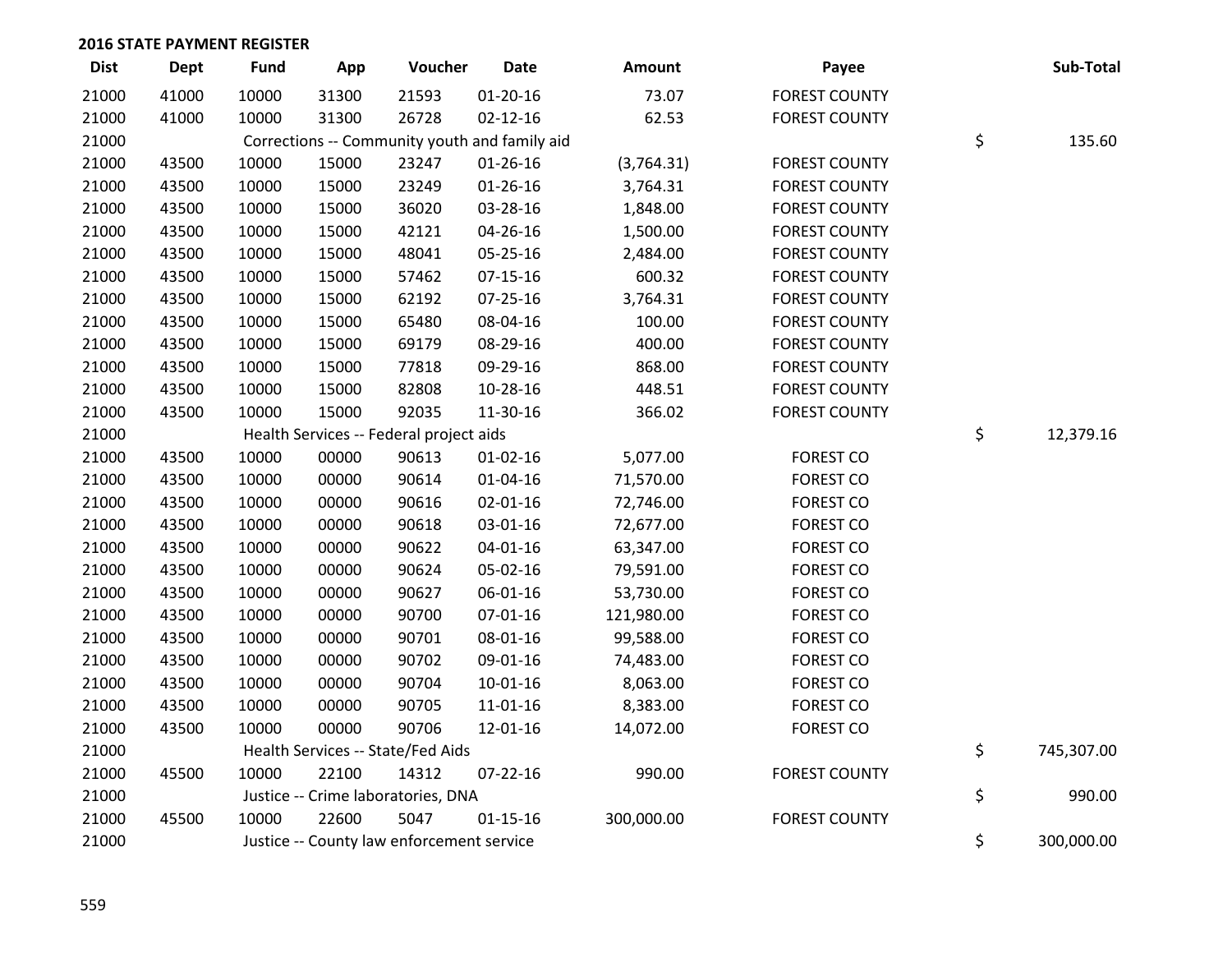| <b>Dist</b> | <b>Dept</b> | <b>Fund</b> | App   | Voucher                                           | <b>Date</b>                                      | <b>Amount</b> | Payee                | Sub-Total       |
|-------------|-------------|-------------|-------|---------------------------------------------------|--------------------------------------------------|---------------|----------------------|-----------------|
| 21000       | 45500       | 10000       | 23100 | 20697                                             | 12-16-16                                         | 6,080.00      | <b>FOREST COUNTY</b> |                 |
| 21000       |             |             |       | Justice -- Law enforcement train, local           |                                                  |               |                      | \$<br>6,080.00  |
| 21000       | 45500       | 10000       | 24100 | 5790                                              | 02-03-16                                         | 3,448.00      | <b>FOREST COUNTY</b> |                 |
| 21000       | 45500       | 10000       | 24100 | 7827                                              | 03-21-16                                         | 6,383.32      | <b>FOREST COUNTY</b> |                 |
| 21000       |             |             |       | Justice -- Federal aid, state operations          |                                                  |               |                      | \$<br>9,831.32  |
| 21000       | 45500       | 10000       | 26300 | 5052                                              | $01 - 15 - 16$                                   | 34,663.00     | <b>FOREST COUNTY</b> |                 |
| 21000       | 45500       | 10000       | 26300 | 5053                                              | $01 - 15 - 16$                                   | 30,009.00     | <b>FOREST COUNTY</b> |                 |
| 21000       |             |             |       | Justice -- County-tribal programs, local          |                                                  |               |                      | \$<br>64,672.00 |
| 21000       | 45500       | 10000       | 53200 | 7596                                              | 03-14-16                                         | 5,944.85      | <b>FOREST COUNTY</b> |                 |
| 21000       | 45500       | 10000       | 53200 | 14426                                             | $07 - 22 - 16$                                   | 6,802.83      | <b>FOREST COUNTY</b> |                 |
| 21000       |             |             |       | Justice -- Crime victim witness assist            |                                                  |               |                      | \$<br>12,747.68 |
| 21000       | 46500       | 10000       | 30800 | 6665                                              | 03-01-16                                         | 381.00        | <b>FOREST COUNTY</b> |                 |
| 21000       | 46500       | 10000       | 30800 | 17792                                             | $11 - 15 - 16$                                   | 4,647.95      | <b>FOREST COUNTY</b> |                 |
| 21000       |             |             |       |                                                   | Military Affairs -- Emergency response equipment |               |                      | \$<br>5,028.95  |
| 21000       | 46500       | 10000       | 33700 | 12924                                             | $07 - 20 - 16$                                   | 1,912.50      | <b>FOREST COUNTY</b> |                 |
| 21000       |             |             |       | Military Affairs -- Local emer planning grants    |                                                  |               |                      | \$<br>1,912.50  |
| 21000       | 46500       | 10000       | 34200 | 5035                                              | $01-27-16$                                       | 12,347.28     | <b>FOREST COUNTY</b> |                 |
| 21000       | 46500       | 10000       | 34200 | 5585                                              | 02-04-16                                         | 1,914.00      | <b>FOREST COUNTY</b> |                 |
| 21000       | 46500       | 10000       | 34200 | 13863                                             | 08-16-16                                         | 12,254.84     | <b>FOREST COUNTY</b> |                 |
| 21000       | 46500       | 10000       | 34200 | 18670                                             | 12-06-16                                         | 9,581.19      | <b>FOREST COUNTY</b> |                 |
| 21000       |             |             |       | Military Affairs -- Federal aid, local assistance |                                                  |               |                      | \$<br>36,097.31 |
| 21000       | 48500       | 15200       | 12700 | 7769                                              | 03-04-16                                         | 6.20          | <b>FOREST COUNTY</b> |                 |
| 21000       | 48500       | 15200       | 12700 | 13965                                             | 06-30-16                                         | 505.97        | <b>FOREST COUNTY</b> |                 |
| 21000       | 48500       | 15200       | 12700 | 14367                                             | $07-11-16$                                       | 337.83        | <b>FOREST COUNTY</b> |                 |
| 21000       |             |             |       | Veterans Affairs -- Grants to counties            |                                                  |               |                      | \$<br>850.00    |
| 21000       | 48500       | 58200       | 26700 | 7769                                              | 03-04-16                                         | 27.90         | <b>FOREST COUNTY</b> |                 |
| 21000       | 48500       | 58200       | 26700 | 13965                                             | 06-30-16                                         | 2,276.85      | <b>FOREST COUNTY</b> |                 |
| 21000       | 48500       | 58200       | 26700 | 14367                                             | $07-11-16$                                       | 1,520.25      | <b>FOREST COUNTY</b> |                 |
| 21000       | 48500       | 58300       | 37000 | 7769                                              | 03-04-16                                         | 27.90         | <b>FOREST COUNTY</b> |                 |
| 21000       | 48500       | 58300       | 37000 | 13965                                             | 06-30-16                                         | 2,276.85      | <b>FOREST COUNTY</b> |                 |
| 21000       | 48500       | 58300       | 37000 | 14367                                             | $07-11-16$                                       | 1,520.25      | <b>FOREST COUNTY</b> |                 |
| 21000       |             |             |       | Veterans Affairs -- County grants                 |                                                  |               |                      | \$<br>7,650.00  |
| 21000       | 50500       | 10000       | 15500 | 9571                                              | $01 - 28 - 16$                                   | 2,439.00      | <b>FOREST COUNTY</b> |                 |
| 21000       | 50500       | 10000       | 15500 | 12780                                             | 03-01-16                                         | 1,859.00      | <b>FOREST COUNTY</b> |                 |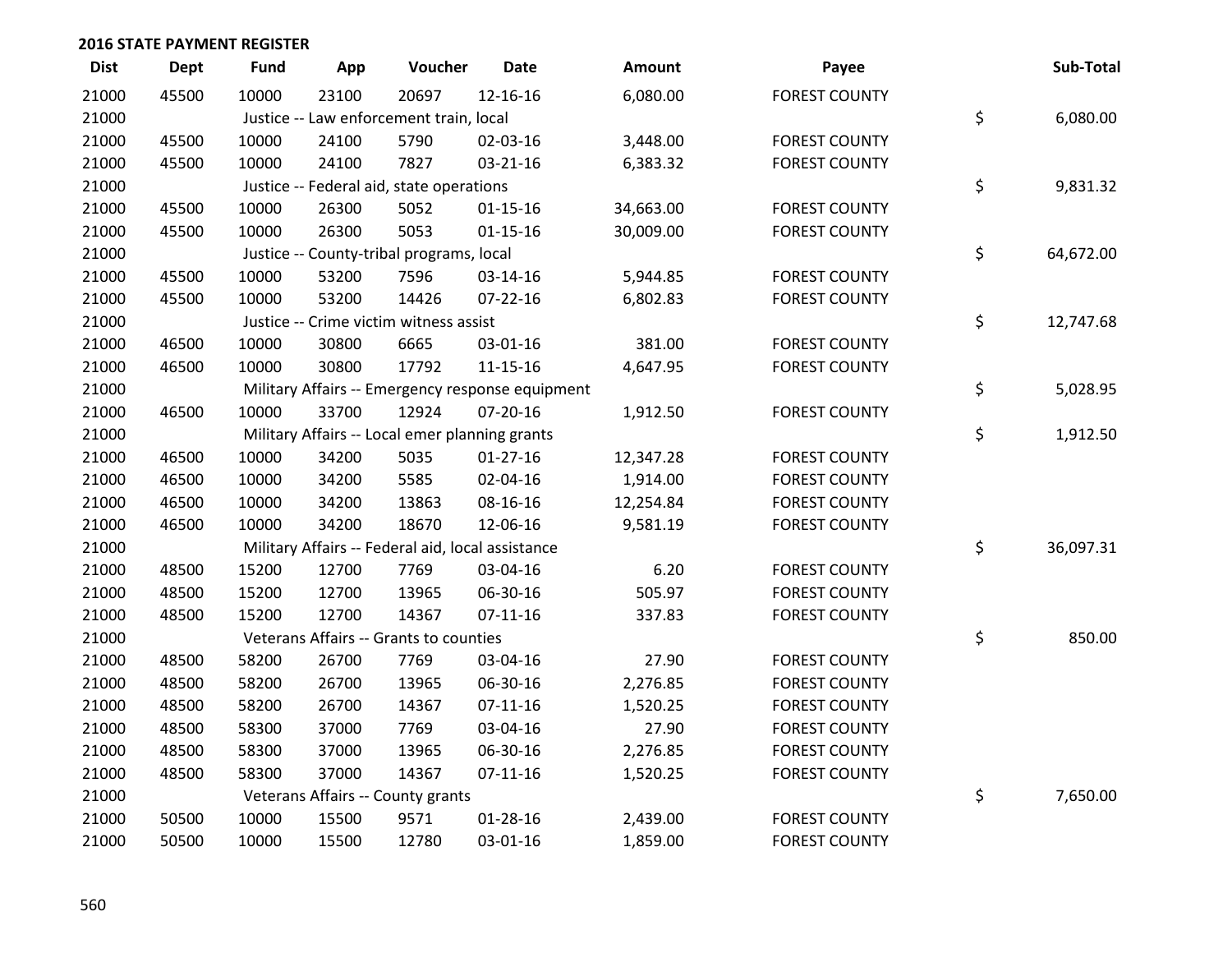| <b>Dist</b> | Dept  | <b>Fund</b> | App                    | Voucher                                         | <b>Date</b>    | <b>Amount</b> | Payee                | Sub-Total          |
|-------------|-------|-------------|------------------------|-------------------------------------------------|----------------|---------------|----------------------|--------------------|
| 21000       | 50500 | 10000       | 15500                  | 16293                                           | $04 - 14 - 16$ | 2,638.00      | <b>FOREST COUNTY</b> |                    |
| 21000       | 50500 | 10000       | 15500                  | 17646                                           | 04-28-16       | 1,171.00      | <b>FOREST COUNTY</b> |                    |
| 21000       | 50500 | 10000       | 15500                  | 19142                                           | 05-16-16       | 4,109.00      | <b>FOREST COUNTY</b> |                    |
| 21000       | 50500 | 10000       | 15500                  | 23203                                           | 06-29-16       | 4,432.00      | <b>FOREST COUNTY</b> |                    |
| 21000       | 50500 | 10000       | 15500                  | 26062                                           | 07-28-16       | 6,748.00      | <b>FOREST COUNTY</b> |                    |
| 21000       | 50500 | 10000       | 15500                  | 31015                                           | 09-28-16       | 4,593.00      | <b>FOREST COUNTY</b> |                    |
| 21000       | 50500 | 10000       | 15500                  | 33847                                           | 10-28-16       | 264.00        | <b>FOREST COUNTY</b> |                    |
| 21000       | 50500 | 10000       | 15500                  | 36185                                           | 11-29-16       | 4,715.00      | <b>FOREST COUNTY</b> |                    |
| 21000       |       |             |                        | Administration -- Federal aid, local assistance |                |               |                      | \$<br>32,968.00    |
| 21000       | 50500 | 23500       | 37100                  | 9571                                            | 01-28-16       | 4,111.00      | <b>FOREST COUNTY</b> |                    |
| 21000       | 50500 | 23500       | 37100                  | 12780                                           | 03-01-16       | 1,944.00      | <b>FOREST COUNTY</b> |                    |
| 21000       | 50500 | 23500       | 37100                  | 16293                                           | $04 - 14 - 16$ | 2,257.00      | <b>FOREST COUNTY</b> |                    |
| 21000       | 50500 | 23500       | 37100                  | 17646                                           | 04-28-16       | 1,692.00      | <b>FOREST COUNTY</b> |                    |
| 21000       | 50500 | 23500       | 37100                  | 28774                                           | 08-31-16       | 4,894.00      | <b>FOREST COUNTY</b> |                    |
| 21000       | 50500 | 23500       | 37100                  | 31015                                           | 09-28-16       | 742.00        | <b>FOREST COUNTY</b> |                    |
| 21000       | 50500 | 23500       | 37100                  | 33847                                           | 10-28-16       | 1,737.00      | <b>FOREST COUNTY</b> |                    |
| 21000       | 50500 | 23500       | 37100                  | 36185                                           | 11-29-16       | 4,173.00      | <b>FOREST COUNTY</b> |                    |
| 21000       |       |             |                        | Administration -- Low-income assistance grants  |                |               |                      | \$<br>21,550.00    |
| 21000       | 50500 | 26900       | 16600                  | 13213                                           | 03-23-16       | 1,000.00      | <b>FOREST COUNTY</b> |                    |
| 21000       | 50500 | 26900       | 16600                  | 13421                                           | 03-24-16       | 78,792.00     | <b>FOREST COUNTY</b> |                    |
| 21000       | 50500 | 26900       | 16600                  | 18240                                           | 05-10-16       | 25,000.00     | <b>FOREST COUNTY</b> |                    |
| 21000       |       |             | Administration -- Land |                                                 |                |               |                      | \$<br>104,792.00   |
| 21000       | 83500 | 10000       | 10500                  | 5858                                            | $07 - 25 - 16$ | 19,772.41     | <b>FOREST COUNTY</b> |                    |
| 21000       | 83500 | 10000       | 10500                  | 13379                                           | $11 - 21 - 16$ | 102,603.11    | <b>FOREST COUNTY</b> |                    |
| 21000       |       |             |                        | Revenue -- County and Municipal Aid             |                |               |                      | \$<br>122,375.52   |
| 21000       | 83500 | 10000       | 10900                  | 7213                                            | 07-25-16       | 3,415.00      | <b>FOREST COUNTY</b> |                    |
| 21000       |       |             |                        | Revenue -- State Aid, Tax Exempt Proprty        |                |               |                      | \$<br>3,415.00     |
| 21000       | 83500 | 10000       | 11000                  | 13379                                           | $11 - 21 - 16$ | 9,954.32      | <b>FOREST COUNTY</b> |                    |
| 21000       |       |             |                        | Revenue -- Public Utility Distribution          |                |               |                      | \$<br>9,954.32     |
| 21000       | 83500 | 10000       | 30200                  | 5022                                            | 07-25-16       | 577,338.75    | <b>FOREST COUNTY</b> |                    |
| 21000       | 83500 | 10000       | 30200                  | 5166                                            | $07 - 25 - 16$ | 1,927,511.85  | <b>FOREST COUNTY</b> |                    |
| 21000       |       |             |                        | Revenue -- School Lvy Tx/First Dollar Cr        |                |               |                      | \$<br>2,504,850.60 |
| 21000       | 83500 | 52100       | 36300                  | 3425                                            | 03-29-16       | 306,806.36    | <b>FOREST COUNTY</b> |                    |
| 21000       |       |             |                        | Revenue -- Lottery & Gaming Credit              |                |               |                      | \$<br>306,806.36   |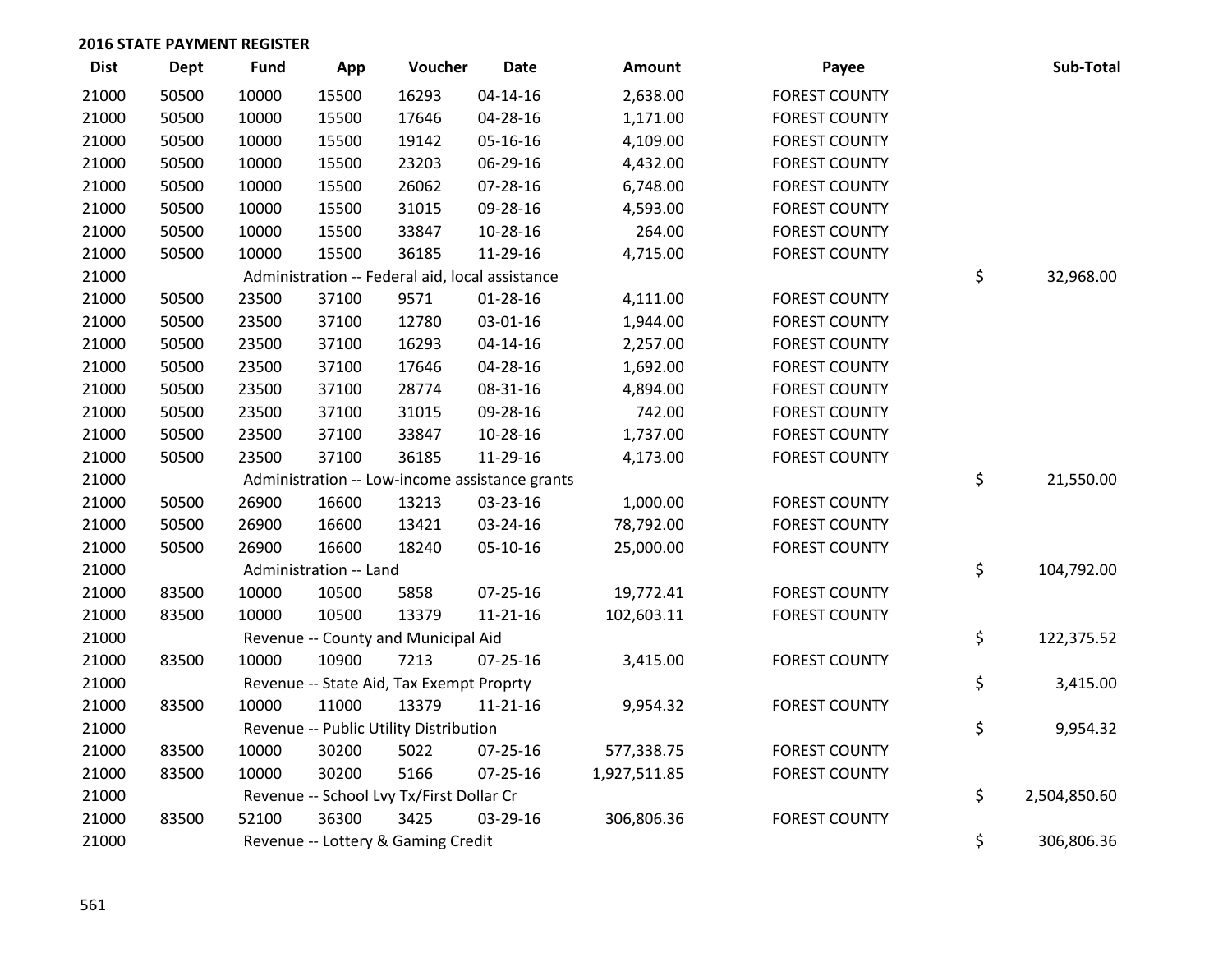| <b>Dist</b> | <b>Dept</b> | <b>Fund</b> | App                                  | Voucher                                             | <b>Date</b>    | <b>Amount</b> | Payee                  | Sub-Total          |
|-------------|-------------|-------------|--------------------------------------|-----------------------------------------------------|----------------|---------------|------------------------|--------------------|
| 21000       |             |             | <b>District Total Appropriations</b> |                                                     |                |               |                        | \$<br>5,893,135.55 |
| 21002       | 16500       | 10000       | 22500                                | 3880                                                | 06-27-16       | 1,191.13      | <b>TOWN OF ALVIN</b>   |                    |
| 21002       |             |             |                                      | Safety & Prof Services -- Fire dues distribution    |                |               |                        | \$<br>1,191.13     |
| 21002       | 37000       | 21200       | 16600                                | 63306                                               | 06-20-16       | 714.06        | <b>TOWN OF ALVIN</b>   |                    |
| 21002       |             |             |                                      | Natural Resources -- Gen program ops-state funds-FR |                |               |                        | \$<br>714.06       |
| 21002       | 37000       | 21200       | 57100                                | 63306                                               | 06-20-16       | 506.64        | <b>TOWN OF ALVIN</b>   |                    |
| 21002       |             |             |                                      | Natural Resources -- ResAids - cnty forst, cl & mfl |                |               |                        | \$<br>506.64       |
| 21002       | 37000       | 21200       | 58400                                | 48086                                               | 04-29-16       | 10,025.27     | TOWN OF ALVIN          |                    |
| 21002       | 37000       | 21200       | 58400                                | 90544                                               | 09-14-16       | 130,532.74    | TOWN OF ALVIN          |                    |
| 21002       |             |             |                                      | Natural Resources -- ResAids - pymt in lieu tax fed |                |               |                        | \$<br>140,558.01   |
| 21002       | 39500       | 21100       | 19100                                | 727                                                 | 07-05-16       | 35,925.39     | TOWN OF ALVIN          |                    |
| 21002       | 39500       | 21100       | 19100                                | 29799                                               | 10-03-16       | 35,925.40     | TOWN OF ALVIN          |                    |
| 21002       | 39500       | 21100       | 19100                                | 76546                                               | $01 - 04 - 16$ | 35,925.39     | TOWN OF ALVIN          |                    |
| 21002       | 39500       | 21100       | 19100                                | 84546                                               | 04-04-16       | 35,925.39     | TOWN OF ALVIN          |                    |
| 21002       |             |             |                                      | Transportation -- Trns Aids To Mnc.-Sf              |                |               |                        | \$<br>143,701.57   |
| 21002       | 83500       | 10000       | 10500                                | 5844                                                | 07-25-16       | 365.58        | TOWN OF ALVIN          |                    |
| 21002       | 83500       | 10000       | 10500                                | 13364                                               | $11 - 21 - 16$ | 2,071.61      | TOWN OF ALVIN          |                    |
| 21002       |             |             |                                      | Revenue -- County and Municipal Aid                 |                |               |                        | \$<br>2,437.19     |
| 21002       |             |             | <b>District Total Appropriations</b> |                                                     |                |               |                        | \$<br>289,108.60   |
| 21004       | 16500       | 10000       | 22500                                | 3881                                                | 06-27-16       | 1,385.83      | TOWN OF ARGONNE        |                    |
| 21004       |             |             |                                      | Safety & Prof Services -- Fire dues distribution    |                |               |                        | \$<br>1,385.83     |
| 21004       | 37000       | 10000       | 50300                                | 30587                                               | $02 - 17 - 16$ | 1,148.39      | TOWN OF ARGONNE        |                    |
| 21004       |             |             |                                      | Natural Resources -- Aids in lieu of taxes - gener  |                |               |                        | \$<br>1,148.39     |
| 21004       | 37000       | 21200       | 16600                                | 63307                                               | 06-20-16       | 1,277.13      | TOWN OF ARGONNE        |                    |
| 21004       |             |             |                                      | Natural Resources -- Gen program ops-state funds-FR |                |               |                        | \$<br>1,277.13     |
| 21004       | 37000       | 21200       | 57100                                | 63307                                               | 06-20-16       | 1,007.09      | TOWN OF ARGONNE        |                    |
| 21004       |             |             |                                      | Natural Resources -- ResAids - cnty forst, cl & mfl |                |               |                        | \$<br>1,007.09     |
| 21004       | 37000       | 21200       | 58400                                | 48088                                               | 04-29-16       | 6,664.39      | TOWN OF ARGONNE        |                    |
| 21004       | 37000       | 21200       | 58400                                | 90545                                               | 09-14-16       | 86,772.81     | TOWN OF ARGONNE        |                    |
| 21004       |             |             |                                      | Natural Resources -- ResAids - pymt in lieu tax fed |                |               |                        | \$<br>93,437.20    |
| 21004       | 37000       | 21200       | 58900                                | 102253                                              | 11-18-16       | 2,050.75      | TOWN OF ARGONNE        |                    |
| 21004       |             |             |                                      | Natural Resources -- Resource aids - distribution o |                |               |                        | \$<br>2,050.75     |
| 21004       | 39500       | 21100       | 19100                                | 728                                                 | 07-05-16       | 27,937.87     | <b>TOWN OF ARGONNE</b> |                    |
| 21004       | 39500       | 21100       | 19100                                | 29800                                               | 10-03-16       | 27,937.89     | TOWN OF ARGONNE        |                    |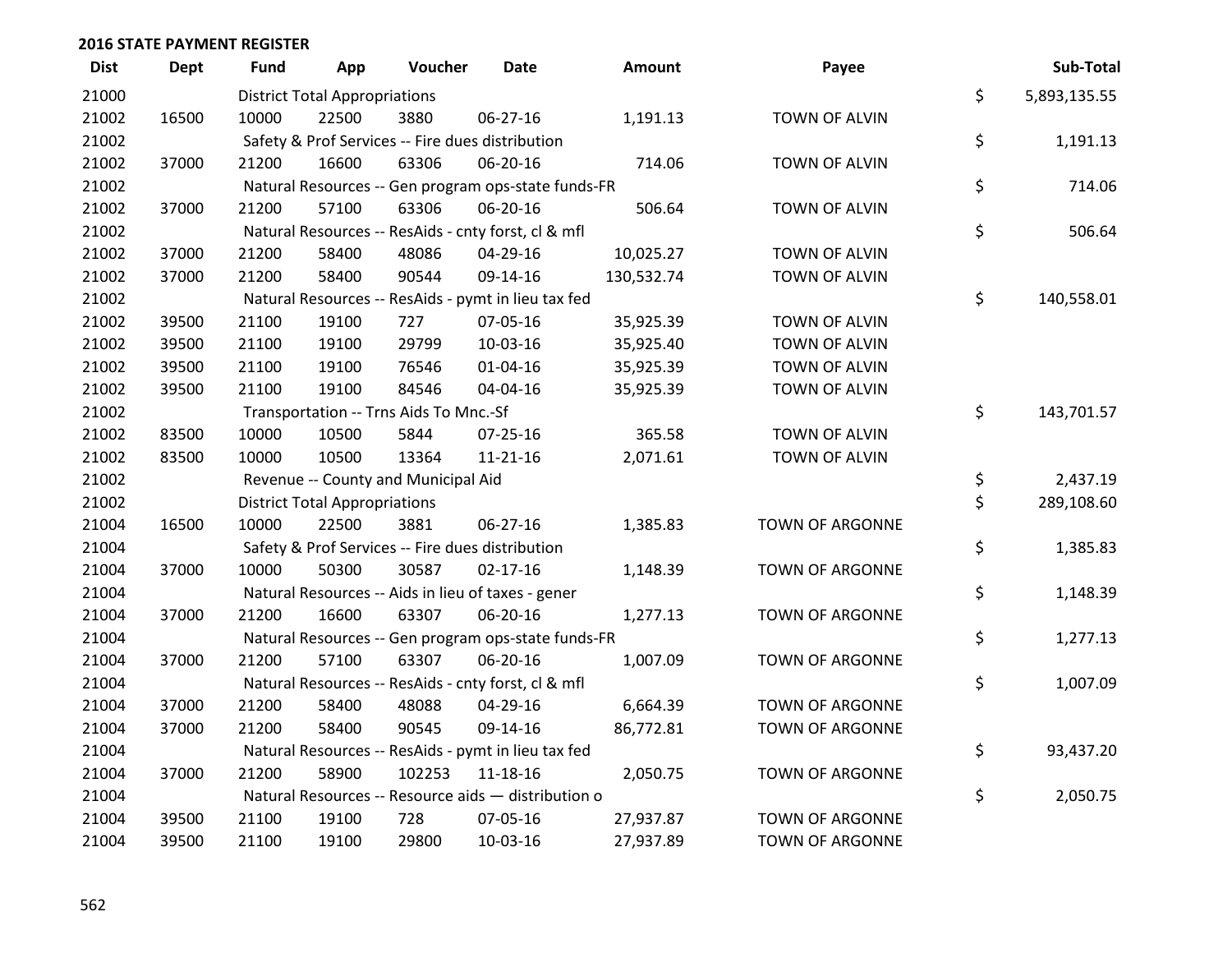| <b>Dist</b> | <b>Dept</b> | <b>Fund</b> | App                                  | Voucher                                  | <b>Date</b>                                         | <b>Amount</b> | Payee                    | Sub-Total        |
|-------------|-------------|-------------|--------------------------------------|------------------------------------------|-----------------------------------------------------|---------------|--------------------------|------------------|
| 21004       | 39500       | 21100       | 19100                                | 76547                                    | $01 - 04 - 16$                                      | 27,937.87     | <b>TOWN OF ARGONNE</b>   |                  |
| 21004       | 39500       | 21100       | 19100                                | 84547                                    | 04-04-16                                            | 27,937.87     | <b>TOWN OF ARGONNE</b>   |                  |
| 21004       |             |             |                                      | Transportation -- Trns Aids To Mnc.-Sf   |                                                     |               |                          | \$<br>111,751.50 |
| 21004       | 83500       | 10000       | 10500                                | 5845                                     | $07 - 25 - 16$                                      | 4,790.45      | <b>TOWN OF ARGONNE</b>   |                  |
| 21004       | 83500       | 10000       | 10500                                | 13365                                    | $11 - 21 - 16$                                      | 27,145.88     | <b>TOWN OF ARGONNE</b>   |                  |
| 21004       |             |             |                                      | Revenue -- County and Municipal Aid      |                                                     |               |                          | \$<br>31,936.33  |
| 21004       |             |             | <b>District Total Appropriations</b> |                                          |                                                     |               |                          | \$<br>243,994.22 |
| 21006       | 16500       | 10000       | 22500                                | 3882                                     | 06-27-16                                            | 1,314.82      | TOWN OF ARMSTRONG CREEK  |                  |
| 21006       |             |             |                                      |                                          | Safety & Prof Services -- Fire dues distribution    |               |                          | \$<br>1,314.82   |
| 21006       | 37000       | 21200       | 16600                                | 63308                                    | 06-20-16                                            | 1,223.84      | TOWN OF ARMSTRONG CREEK  |                  |
| 21006       |             |             |                                      |                                          | Natural Resources -- Gen program ops-state funds-FR |               |                          | \$<br>1,223.84   |
| 21006       | 37000       | 21200       | 57100                                | 63308                                    | 06-20-16                                            | 1,591.98      | TOWN OF ARMSTRONG CREEK  |                  |
| 21006       |             |             |                                      |                                          | Natural Resources -- ResAids - cnty forst, cl & mfl |               |                          | \$<br>1,591.98   |
| 21006       | 37000       | 21200       | 58400                                | 48091                                    | 04-29-16                                            | 1,608.63      | TOWN OF ARMSTRONG CREEK  |                  |
| 21006       | 37000       | 21200       | 58400                                | 90546                                    | 09-14-16                                            | 20,944.90     | TOWN OF ARMSTRONG CREEK  |                  |
| 21006       |             |             |                                      |                                          | Natural Resources -- ResAids - pymt in lieu tax fed |               |                          | \$<br>22,553.53  |
| 21006       | 37000       | 21200       | 58900                                | 102254                                   | $11 - 18 - 16$                                      | 2,732.16      | TOWN OF ARMSTRONG CREEK  |                  |
| 21006       |             |             |                                      |                                          | Natural Resources -- Resource aids - distribution o |               |                          | \$<br>2,732.16   |
| 21006       | 39500       | 21100       | 19100                                | 729                                      | 07-05-16                                            | 25,673.18     | TOWN OF ARMSTRONG CREEK  |                  |
| 21006       | 39500       | 21100       | 19100                                | 29801                                    | 10-03-16                                            | 25,673.21     | TOWN OF ARMSTRONG CREEK  |                  |
| 21006       | 39500       | 21100       | 19100                                | 76548                                    | $01 - 04 - 16$                                      | 25,673.18     | TOWN OF ARMSTRONG CREEK  |                  |
| 21006       | 39500       | 21100       | 19100                                | 84548                                    | 04-04-16                                            | 25,673.18     | TOWN OF ARMSTRONG CREEK  |                  |
| 21006       |             |             |                                      | Transportation -- Trns Aids To Mnc.-Sf   |                                                     |               |                          | \$<br>102,692.75 |
| 21006       | 83500       | 10000       | 10500                                | 5846                                     | $07 - 25 - 16$                                      | 3,103.27      | TOWN OF ARMSTRONG CREEK  |                  |
| 21006       | 83500       | 10000       | 10500                                | 13366                                    | $11 - 21 - 16$                                      | 17,626.05     | TOWN OF ARMSTRONG CREEK  |                  |
| 21006       |             |             |                                      | Revenue -- County and Municipal Aid      |                                                     |               |                          | \$<br>20,729.32  |
| 21006       | 83500       | 10000       | 10900                                | 7786                                     | $07 - 25 - 16$                                      | 25.00         | TOWN OF ARMSTRONG CREEK  |                  |
| 21006       |             |             |                                      | Revenue -- State Aid, Tax Exempt Proprty |                                                     |               |                          | \$<br>25.00      |
| 21006       |             |             | <b>District Total Appropriations</b> |                                          |                                                     |               |                          | \$<br>152,863.40 |
| 21008       | 16500       | 10000       | 22500                                | 3883                                     | 06-27-16                                            | 597.88        | TOWN OF BLACKWELL        |                  |
| 21008       |             |             |                                      |                                          | Safety & Prof Services -- Fire dues distribution    |               |                          | \$<br>597.88     |
| 21008       | 37000       | 10000       | 50300                                | 30492                                    | $02 - 17 - 16$                                      | 464.89        | <b>TOWN OF BLACKWELL</b> |                  |
| 21008       |             |             |                                      |                                          | Natural Resources -- Aids in lieu of taxes - gener  |               |                          | \$<br>464.89     |
| 21008       | 37000       | 10000       | 94100                                | 68351                                    | 06-23-16                                            | 15,898.28     | TOWN OF BLACKWELL        |                  |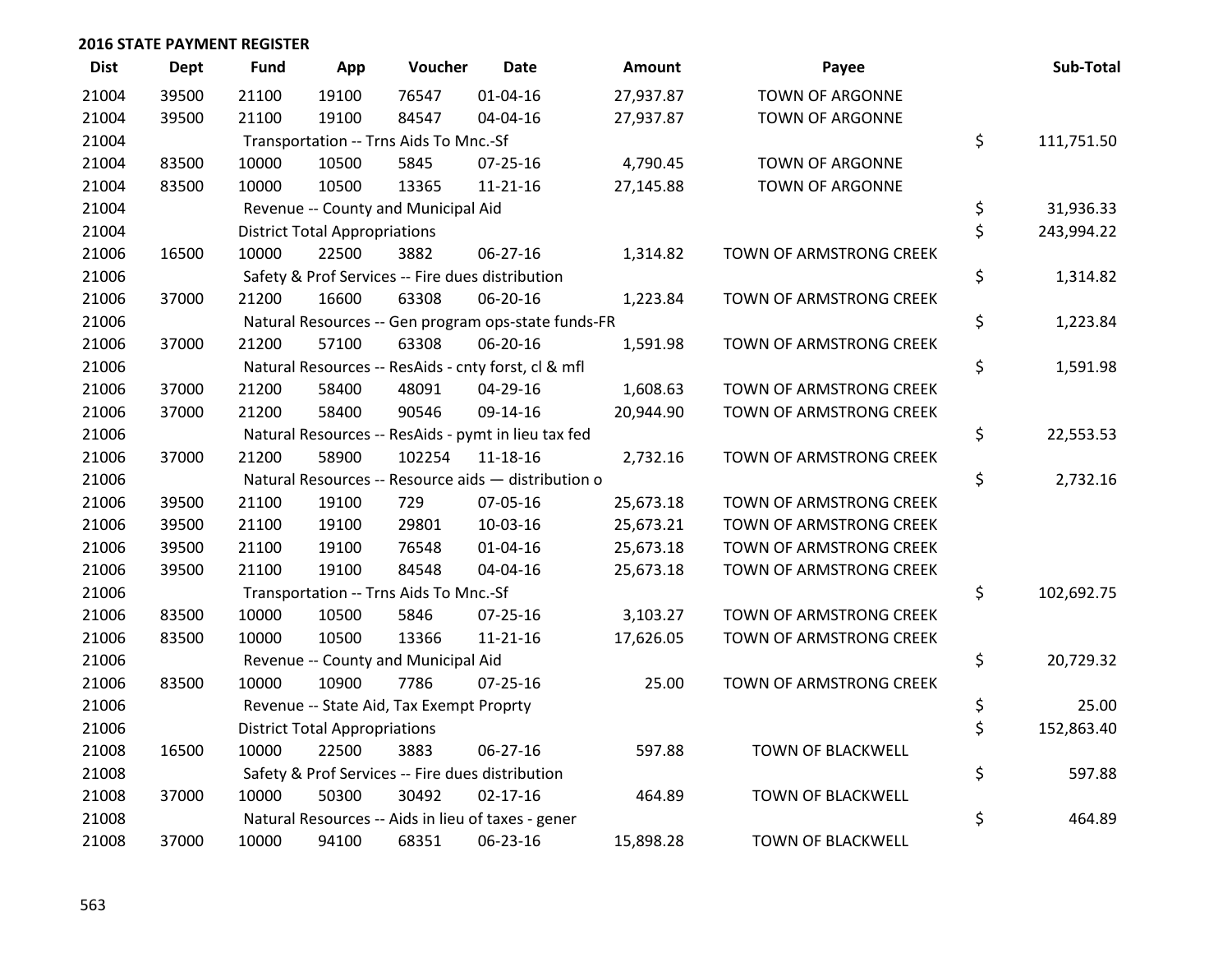| <b>Dist</b> | <b>Dept</b> | <b>Fund</b> | App                                  | Voucher                                             | Date           | Amount    | Payee                    | Sub-Total        |
|-------------|-------------|-------------|--------------------------------------|-----------------------------------------------------|----------------|-----------|--------------------------|------------------|
| 21008       |             |             |                                      | Natural Resources -- GPO - federal funds            |                |           |                          | \$<br>15,898.28  |
| 21008       | 37000       | 21200       | 16600                                | 63309                                               | 06-20-16       | 363.49    | TOWN OF BLACKWELL        |                  |
| 21008       |             |             |                                      | Natural Resources -- Gen program ops-state funds-FR |                |           |                          | \$<br>363.49     |
| 21008       | 37000       | 21200       | 57100                                | 63309                                               | 06-20-16       | 1,273.97  | <b>TOWN OF BLACKWELL</b> |                  |
| 21008       |             |             |                                      | Natural Resources -- ResAids - cnty forst, cl & mfl |                |           |                          | \$<br>1,273.97   |
| 21008       | 37000       | 21200       | 58400                                | 48094                                               | 04-29-16       | 5,601.02  | TOWN OF BLACKWELL        |                  |
| 21008       | 37000       | 21200       | 58400                                | 90547                                               | 09-14-16       | 72,927.41 | TOWN OF BLACKWELL        |                  |
| 21008       |             |             |                                      | Natural Resources -- ResAids - pymt in lieu tax fed |                |           |                          | \$<br>78,528.43  |
| 21008       | 37000       | 21200       | 58900                                | 102255                                              | 11-18-16       | 13,738.68 | TOWN OF BLACKWELL        |                  |
| 21008       |             |             |                                      | Natural Resources -- Resource aids - distribution o |                |           |                          | \$<br>13,738.68  |
| 21008       | 39500       | 21100       | 19100                                | 730                                                 | 07-05-16       | 28,224.13 | TOWN OF BLACKWELL        |                  |
| 21008       | 39500       | 21100       | 19100                                | 29802                                               | 10-03-16       | 28,224.15 | TOWN OF BLACKWELL        |                  |
| 21008       | 39500       | 21100       | 19100                                | 76549                                               | $01 - 04 - 16$ | 28,224.13 | TOWN OF BLACKWELL        |                  |
| 21008       | 39500       | 21100       | 19100                                | 84549                                               | 04-04-16       | 28,224.13 | TOWN OF BLACKWELL        |                  |
| 21008       |             |             |                                      | Transportation -- Trns Aids To Mnc.-Sf              |                |           |                          | \$<br>112,896.54 |
| 21008       | 83500       | 10000       | 10500                                | 5847                                                | $07 - 25 - 16$ | 5,091.05  | <b>TOWN OF BLACKWELL</b> |                  |
| 21008       | 83500       | 10000       | 10500                                | 13367                                               | $11 - 21 - 16$ | 28,849.28 | TOWN OF BLACKWELL        |                  |
| 21008       |             |             |                                      | Revenue -- County and Municipal Aid                 |                |           |                          | \$<br>33,940.33  |
| 21008       |             |             | <b>District Total Appropriations</b> |                                                     |                |           |                          | \$<br>257,702.49 |
| 21010       | 16500       | 10000       | 22500                                | 5177                                                | 07-07-16       | 397.99    | TOWN OF CASWELL          |                  |
| 21010       |             |             |                                      | Safety & Prof Services -- Fire dues distribution    |                |           |                          | \$<br>397.99     |
| 21010       | 37000       | 10000       | 50300                                | 30616                                               | $02 - 17 - 16$ | 763.03    | TOWN OF CASWELL          |                  |
| 21010       |             |             |                                      | Natural Resources -- Aids in lieu of taxes - gener  |                |           |                          | \$<br>763.03     |
| 21010       | 37000       | 21200       | 16600                                | 63310                                               | 06-20-16       | 352.27    | TOWN OF CASWELL          |                  |
| 21010       |             |             |                                      | Natural Resources -- Gen program ops-state funds-FR |                |           |                          | \$<br>352.27     |
| 21010       | 37000       | 21200       | 57100                                | 63310                                               | 06-20-16       | 3,711.83  | TOWN OF CASWELL          |                  |
| 21010       |             |             |                                      | Natural Resources -- ResAids - cnty forst, cl & mfl |                |           |                          | \$<br>3,711.83   |
| 21010       | 37000       | 21200       | 58400                                | 48096                                               | 04-29-16       | 1,577.26  | TOWN OF CASWELL          |                  |
| 21010       | 37000       | 21200       | 58400                                | 90548                                               | 09-14-16       | 20,536.51 | TOWN OF CASWELL          |                  |
| 21010       |             |             |                                      | Natural Resources -- ResAids - pymt in lieu tax fed |                |           |                          | \$<br>22,113.77  |
| 21010       | 37000       | 21200       | 58900                                | 102256                                              | 11-18-16       | 6,378.03  | TOWN OF CASWELL          |                  |
| 21010       |             |             |                                      | Natural Resources -- Resource aids - distribution o |                |           |                          | \$<br>6,378.03   |
| 21010       | 39500       | 21100       | 19100                                | 731                                                 | 07-05-16       | 6,945.63  | TOWN OF CASWELL          |                  |
| 21010       | 39500       | 21100       | 19100                                | 29803                                               | 10-03-16       | 6,945.64  | TOWN OF CASWELL          |                  |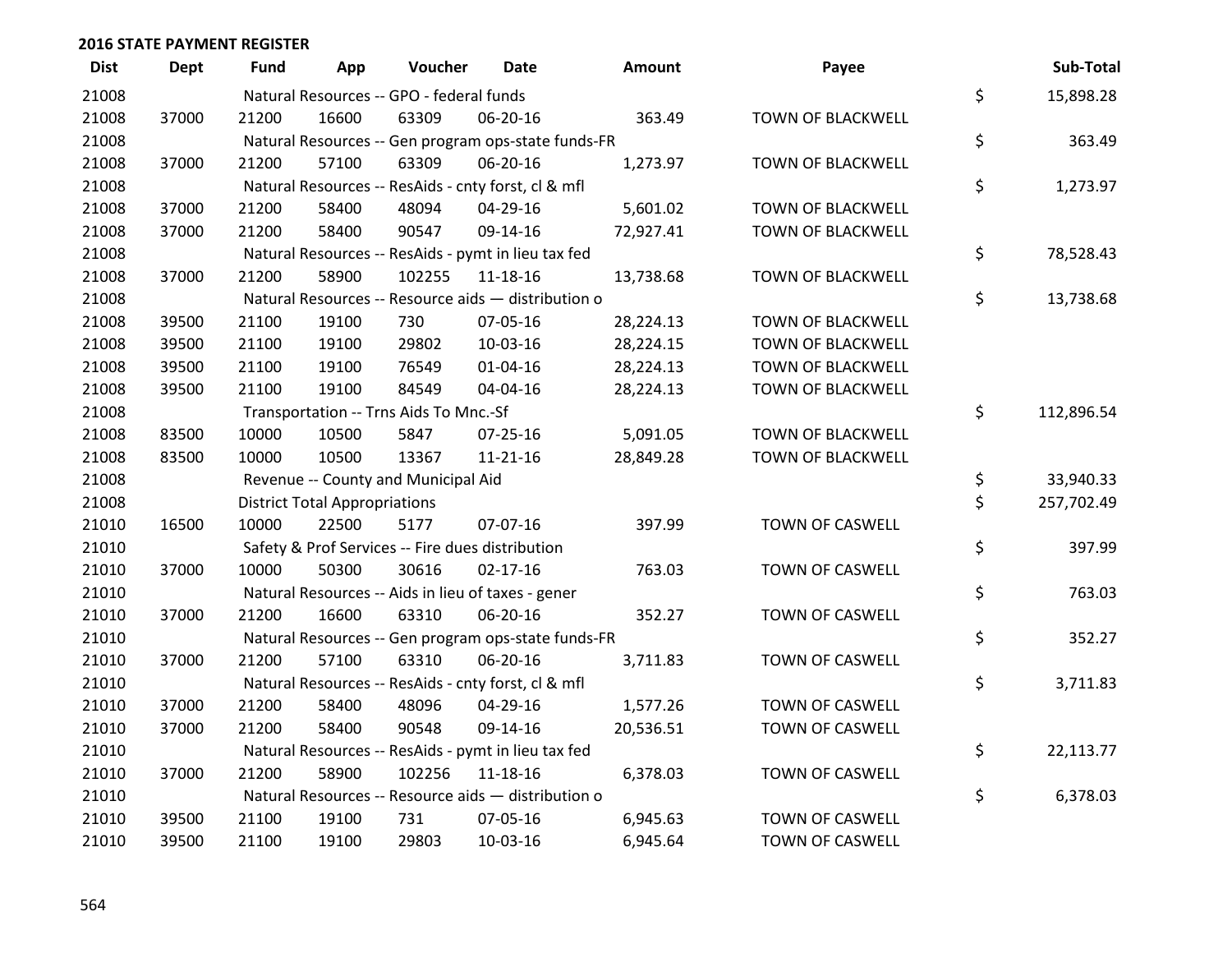| <b>Dist</b> | Dept  | <b>Fund</b> | App                                  | Voucher                                  | Date                                                | Amount    | Payee                  | Sub-Total        |
|-------------|-------|-------------|--------------------------------------|------------------------------------------|-----------------------------------------------------|-----------|------------------------|------------------|
| 21010       | 39500 | 21100       | 19100                                | 76550                                    | $01 - 04 - 16$                                      | 6,945.63  | TOWN OF CASWELL        |                  |
| 21010       | 39500 | 21100       | 19100                                | 84550                                    | 04-04-16                                            | 6,945.63  | TOWN OF CASWELL        |                  |
| 21010       |       |             |                                      | Transportation -- Trns Aids To Mnc.-Sf   |                                                     |           |                        | \$<br>27,782.53  |
| 21010       | 83500 | 10000       | 10500                                | 5848                                     | $07 - 25 - 16$                                      | 2,835.63  | TOWN OF CASWELL        |                  |
| 21010       | 83500 | 10000       | 10500                                | 13368                                    | $11 - 21 - 16$                                      | 16,068.60 | TOWN OF CASWELL        |                  |
| 21010       |       |             |                                      | Revenue -- County and Municipal Aid      |                                                     |           |                        | \$<br>18,904.23  |
| 21010       |       |             | <b>District Total Appropriations</b> |                                          |                                                     |           |                        | \$<br>80,403.68  |
| 21012       | 16500 | 10000       | 22500                                | 3884                                     | $06 - 27 - 16$                                      | 1,765.46  | <b>TOWN OF CRANDON</b> |                  |
| 21012       |       |             |                                      |                                          | Safety & Prof Services -- Fire dues distribution    |           |                        | \$<br>1,765.46   |
| 21012       | 37000 | 10000       | 50300                                | 30591                                    | $02 - 17 - 16$                                      | 5,540.77  | TOWN OF CRANDON        |                  |
| 21012       | 37000 | 10000       | 50300                                | 45756                                    | $04 - 21 - 16$                                      | 64.00     | TOWN OF CRANDON        |                  |
| 21012       |       |             |                                      |                                          | Natural Resources -- Aids in lieu of taxes - gener  |           |                        | \$<br>5,604.77   |
| 21012       | 37000 | 21200       | 16600                                | 63311                                    | 06-20-16                                            | 1,656.55  | TOWN OF CRANDON        |                  |
| 21012       |       |             |                                      |                                          | Natural Resources -- Gen program ops-state funds-FR |           |                        | \$<br>1,656.55   |
| 21012       | 37000 | 21200       | 57100                                | 63311                                    | 06-20-16                                            | 1,501.26  | TOWN OF CRANDON        |                  |
| 21012       |       |             |                                      |                                          | Natural Resources -- ResAids - cnty forst, cl & mfl |           |                        | \$<br>1,501.26   |
| 21012       | 37000 | 21200       | 57900                                | 45755                                    | $04 - 21 - 16$                                      | 1,905.23  | TOWN OF CRANDON        |                  |
| 21012       |       |             |                                      |                                          | Natural Resources -- Aids in lieu of taxes - sum s  |           |                        | \$<br>1,905.23   |
| 21012       | 37000 | 21200       | 58900                                | 102257                                   | $11 - 18 - 16$                                      | 2,732.58  | <b>TOWN OF CRANDON</b> |                  |
| 21012       |       |             |                                      |                                          | Natural Resources -- Resource aids - distribution o |           |                        | \$<br>2,732.58   |
| 21012       | 39500 | 21100       | 19100                                | 732                                      | 07-05-16                                            | 17,291.20 | TOWN OF CRANDON        |                  |
| 21012       | 39500 | 21100       | 19100                                | 29804                                    | 10-03-16                                            | 17,291.22 | TOWN OF CRANDON        |                  |
| 21012       | 39500 | 21100       | 19100                                | 76551                                    | $01 - 04 - 16$                                      | 17,291.20 | TOWN OF CRANDON        |                  |
| 21012       | 39500 | 21100       | 19100                                | 84551                                    | 04-04-16                                            | 17,291.20 | <b>TOWN OF CRANDON</b> |                  |
| 21012       |       |             |                                      | Transportation -- Trns Aids To Mnc.-Sf   |                                                     |           |                        | \$<br>69,164.82  |
| 21012       | 83500 | 10000       | 10500                                | 13369                                    | $11 - 21 - 16$                                      | 20,726.11 | TOWN OF CRANDON        |                  |
| 21012       |       |             |                                      | Revenue -- County and Municipal Aid      |                                                     |           |                        | \$<br>20,726.11  |
| 21012       | 83500 | 10000       | 10900                                | 7787                                     | $07 - 25 - 16$                                      | 250.00    | <b>TOWN OF CRANDON</b> |                  |
| 21012       |       |             |                                      | Revenue -- State Aid, Tax Exempt Proprty |                                                     |           |                        | \$<br>250.00     |
| 21012       | 83500 | 10000       | 50100                                | 2515                                     | $01-29-16$                                          | 67.16     | TOWN OF CRANDON        |                  |
| 21012       |       |             |                                      | Revenue -- Payments for municipal svcs   |                                                     |           |                        | \$<br>67.16      |
| 21012       |       |             | <b>District Total Appropriations</b> |                                          |                                                     |           |                        | \$<br>105,373.94 |
| 21014       | 16500 | 10000       | 22500                                | 3885                                     | 06-27-16                                            | 2,115.08  | <b>TOWN OF FREEDOM</b> |                  |
| 21014       |       |             |                                      |                                          | Safety & Prof Services -- Fire dues distribution    |           |                        | \$<br>2,115.08   |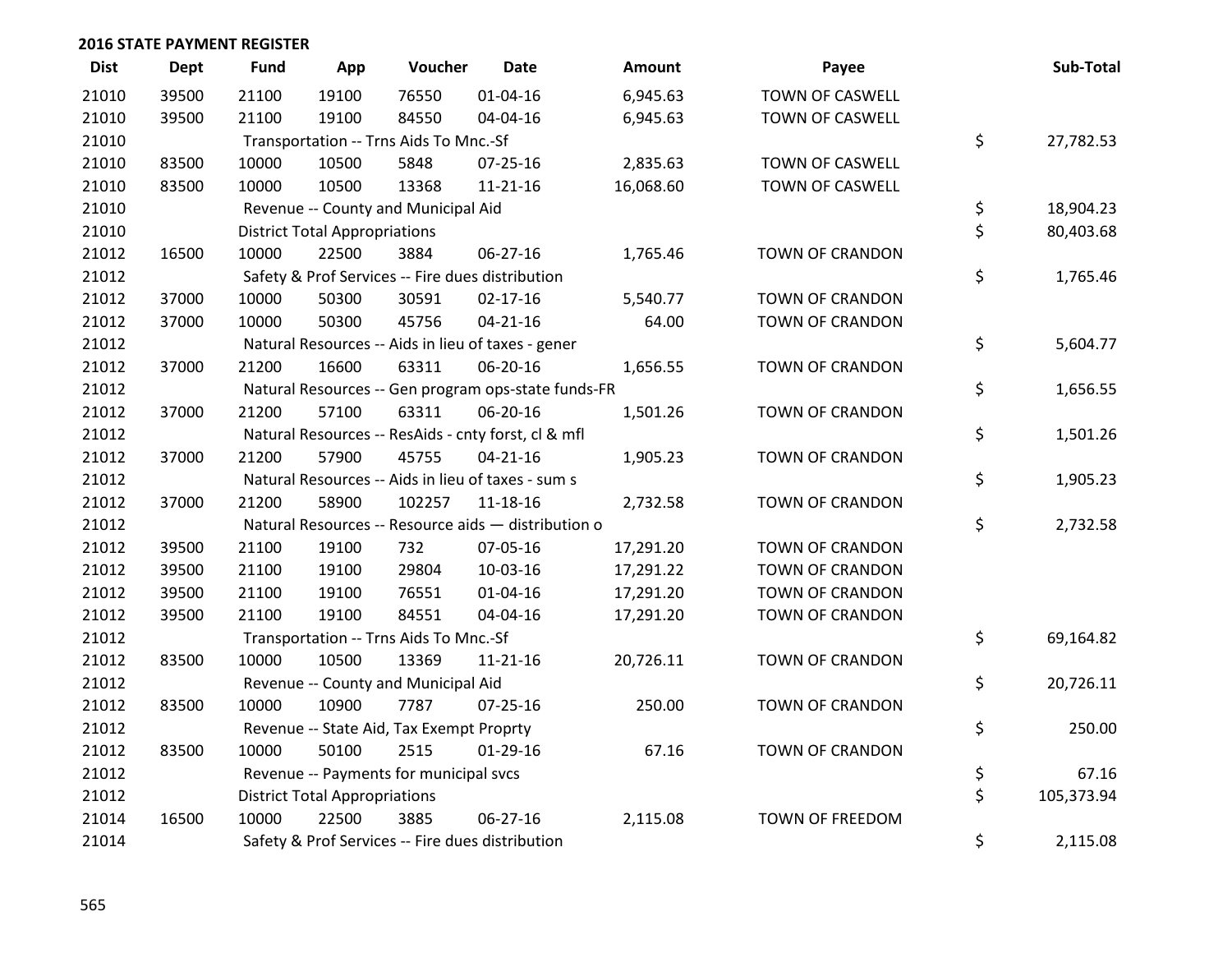| <b>Dist</b> | <b>Dept</b> | <b>Fund</b> | App                                  | Voucher                                             | <b>Date</b>    | Amount     | Payee                  | Sub-Total        |
|-------------|-------------|-------------|--------------------------------------|-----------------------------------------------------|----------------|------------|------------------------|------------------|
| 21014       | 37000       | 21200       | 16600                                | 63312                                               | 06-20-16       | 186.04     | <b>TOWN OF FREEDOM</b> |                  |
| 21014       |             |             |                                      | Natural Resources -- Gen program ops-state funds-FR |                |            |                        | \$<br>186.04     |
| 21014       | 37000       | 21200       | 57100                                | 63312                                               | 06-20-16       | 118.31     | TOWN OF FREEDOM        |                  |
| 21014       |             |             |                                      | Natural Resources -- ResAids - cnty forst, cl & mfl |                |            |                        | \$<br>118.31     |
| 21014       | 37000       | 21200       | 58400                                | 48099                                               | 04-29-16       | 2,460.66   | TOWN OF FREEDOM        |                  |
| 21014       | 37000       | 21200       | 58400                                | 90549                                               | 09-14-16       | 32,038.65  | TOWN OF FREEDOM        |                  |
| 21014       |             |             |                                      | Natural Resources -- ResAids - pymt in lieu tax fed |                |            |                        | \$<br>34,499.31  |
| 21014       | 39500       | 21100       | 19100                                | 733                                                 | 07-05-16       | 21,882.37  | TOWN OF FREEDOM        |                  |
| 21014       | 39500       | 21100       | 19100                                | 29805                                               | 10-03-16       | 21,882.39  | TOWN OF FREEDOM        |                  |
| 21014       | 39500       | 21100       | 19100                                | 76552                                               | 01-04-16       | 21,882.37  | TOWN OF FREEDOM        |                  |
| 21014       | 39500       | 21100       | 19100                                | 84552                                               | 04-04-16       | 21,882.37  | TOWN OF FREEDOM        |                  |
| 21014       |             |             |                                      | Transportation -- Trns Aids To Mnc.-Sf              |                |            |                        | \$<br>87,529.50  |
| 21014       | 83500       | 10000       | 10500                                | 5849                                                | 07-25-16       | 647.00     | TOWN OF FREEDOM        |                  |
| 21014       | 83500       | 10000       | 10500                                | 13370                                               | 11-21-16       | 3,666.32   | TOWN OF FREEDOM        |                  |
| 21014       |             |             |                                      | Revenue -- County and Municipal Aid                 |                |            |                        | \$<br>4,313.32   |
| 21014       |             |             | <b>District Total Appropriations</b> |                                                     |                |            |                        | \$<br>128,761.56 |
| 21016       | 16500       | 10000       | 22500                                | 3886                                                | 06-27-16       | 3,703.51   | <b>TOWN OF HILES</b>   |                  |
| 21016       |             |             |                                      | Safety & Prof Services -- Fire dues distribution    |                |            |                        | \$<br>3,703.51   |
| 21016       | 37000       | 10000       | 50300                                | 47000                                               | $04 - 21 - 16$ | 49.71      | <b>TOWN OF HILES</b>   |                  |
| 21016       |             |             |                                      | Natural Resources -- Aids in lieu of taxes - gener  |                |            |                        | \$<br>49.71      |
| 21016       | 37000       | 21200       | 16600                                | 63313                                               | 06-20-16       | 775.15     | <b>TOWN OF HILES</b>   |                  |
| 21016       |             |             |                                      | Natural Resources -- Gen program ops-state funds-FR |                |            |                        | \$<br>775.15     |
| 21016       | 37000       | 21200       | 57100                                | 63313                                               | 06-20-16       | 567.97     | <b>TOWN OF HILES</b>   |                  |
| 21016       |             |             |                                      | Natural Resources -- ResAids - cnty forst, cl & mfl |                |            |                        | \$<br>567.97     |
| 21016       | 37000       | 21200       | 57900                                | 47001                                               | $04 - 21 - 16$ | 5.02       | TOWN OF HILES          |                  |
| 21016       |             |             |                                      | Natural Resources -- Aids in lieu of taxes - sum s  |                |            |                        | \$<br>5.02       |
| 21016       | 37000       | 21200       | 58400                                | 48103                                               | 04-29-16       | 11,166.46  | TOWN OF HILES          |                  |
| 21016       | 37000       | 21200       | 58400                                | 90550                                               | 09-14-16       | 145,391.65 | <b>TOWN OF HILES</b>   |                  |
| 21016       |             |             |                                      | Natural Resources -- ResAids - pymt in lieu tax fed |                |            |                        | \$<br>156,558.11 |
| 21016       | 37000       | 21200       | 58900                                | 102258                                              | $11 - 18 - 16$ | 1,484.05   | <b>TOWN OF HILES</b>   |                  |
| 21016       |             |             |                                      | Natural Resources -- Resource aids - distribution o |                |            |                        | \$<br>1,484.05   |
| 21016       | 39500       | 21100       | 19100                                | 734                                                 | 07-05-16       | 55,666.56  | <b>TOWN OF HILES</b>   |                  |
| 21016       | 39500       | 21100       | 19100                                | 29806                                               | 10-03-16       | 55,666.56  | <b>TOWN OF HILES</b>   |                  |
| 21016       | 39500       | 21100       | 19100                                | 76553                                               | 01-04-16       | 55,666.56  | <b>TOWN OF HILES</b>   |                  |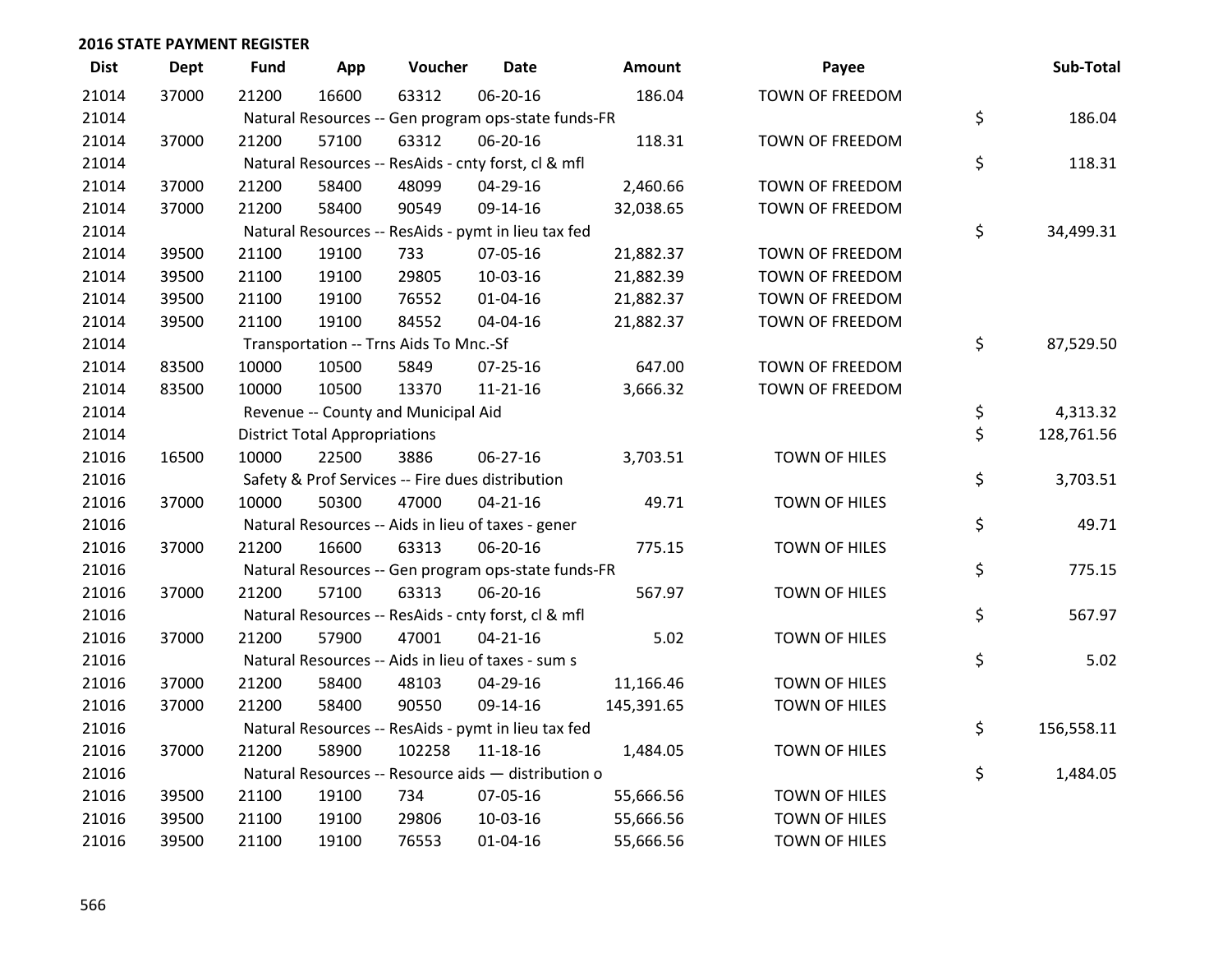| <b>Dist</b> | Dept  | <b>Fund</b> | App                                  | Voucher                                             | <b>Date</b>    | Amount    | Payee                | Sub-Total        |
|-------------|-------|-------------|--------------------------------------|-----------------------------------------------------|----------------|-----------|----------------------|------------------|
| 21016       | 39500 | 21100       | 19100                                | 84553                                               | 04-04-16       | 55,666.56 | <b>TOWN OF HILES</b> |                  |
| 21016       |       |             |                                      | Transportation -- Trns Aids To Mnc.-Sf              |                |           |                      | \$<br>222,666.24 |
| 21016       | 83500 | 10000       | 10500                                | 5850                                                | $07 - 25 - 16$ | 1,345.03  | <b>TOWN OF HILES</b> |                  |
| 21016       | 83500 | 10000       | 10500                                | 13371                                               | $11 - 21 - 16$ | 7,621.82  | TOWN OF HILES        |                  |
| 21016       |       |             |                                      | Revenue -- County and Municipal Aid                 |                |           |                      | \$<br>8,966.85   |
| 21016       | 83500 | 10000       | 10900                                | 7788                                                | $07 - 25 - 16$ | 1.00      | TOWN OF HILES        |                  |
| 21016       |       |             |                                      | Revenue -- State Aid, Tax Exempt Proprty            |                |           |                      | \$<br>1.00       |
| 21016       |       |             | <b>District Total Appropriations</b> |                                                     |                |           |                      | \$<br>394,777.61 |
| 21018       | 16500 | 10000       | 22500                                | 3887                                                | 06-27-16       | 3,333.79  | TOWN OF LAONA        |                  |
| 21018       |       |             |                                      | Safety & Prof Services -- Fire dues distribution    |                |           |                      | \$<br>3,333.79   |
| 21018       | 37000 | 10000       | 50300                                | 29182                                               | $02 - 12 - 16$ | 2,349.31  | TOWN OF LAONA        |                  |
| 21018       |       |             |                                      | Natural Resources -- Aids in lieu of taxes - gener  |                |           |                      | \$<br>2,349.31   |
| 21018       | 37000 | 21200       | 16600                                | 63314                                               | 06-20-16       | 1,299.32  | TOWN OF LAONA        |                  |
| 21018       |       |             |                                      | Natural Resources -- Gen program ops-state funds-FR |                |           |                      | \$<br>1,299.32   |
| 21018       | 37000 | 21200       | 57100                                | 63314                                               | 06-20-16       | 5,825.86  | TOWN OF LAONA        |                  |
| 21018       |       |             |                                      | Natural Resources -- ResAids - cnty forst, cl & mfl |                |           |                      | \$<br>5,825.86   |
| 21018       | 37000 | 21200       | 57900                                | 46490                                               | $04 - 21 - 16$ | 12.32     | TOWN OF LAONA        |                  |
| 21018       |       |             |                                      | Natural Resources -- Aids in lieu of taxes - sum s  |                |           |                      | \$<br>12.32      |
| 21018       | 37000 | 21200       | 58400                                | 48105                                               | 04-29-16       | 4,888.41  | TOWN OF LAONA        |                  |
| 21018       | 37000 | 21200       | 58400                                | 90551                                               | 09-14-16       | 63,649.00 | TOWN OF LAONA        |                  |
| 21018       |       |             |                                      | Natural Resources -- ResAids - pymt in lieu tax fed |                |           |                      | \$<br>68,537.41  |
| 21018       | 37000 | 21200       | 58900                                | 102259                                              | $11 - 18 - 16$ | 1,720.06  | TOWN OF LAONA        |                  |
| 21018       | 37000 | 21200       | 58900                                | 102260                                              | $11 - 18 - 16$ | 11,639.17 | TOWN OF LAONA        |                  |
| 21018       |       |             |                                      | Natural Resources -- Resource aids - distribution o |                |           |                      | \$<br>13,359.23  |
| 21018       | 39500 | 21100       | 19100                                | 735                                                 | 07-05-16       | 35,898.10 | TOWN OF LAONA        |                  |
| 21018       | 39500 | 21100       | 19100                                | 29807                                               | 10-03-16       | 35,898.12 | <b>TOWN OF LAONA</b> |                  |
| 21018       | 39500 | 21100       | 19100                                | 76554                                               | $01 - 04 - 16$ | 35,898.10 | TOWN OF LAONA        |                  |
| 21018       | 39500 | 21100       | 19100                                | 84554                                               | 04-04-16       | 35,898.10 | TOWN OF LAONA        |                  |
| 21018       |       |             |                                      | Transportation -- Trns Aids To Mnc.-Sf              |                |           |                      | \$<br>143,592.42 |
| 21018       | 45500 | 10000       | 23100                                | 12943                                               | 06-24-16       | 160.00    | TOWN OF LAONA        |                  |
| 21018       |       |             |                                      | Justice -- Law enforcement train, local             |                |           |                      | \$<br>160.00     |
| 21018       | 83500 | 10000       | 10500                                | 5851                                                | 07-25-16       | 13,864.74 | TOWN OF LAONA        |                  |
| 21018       | 83500 | 10000       | 10500                                | 13372                                               | $11 - 21 - 16$ | 78,491.34 | TOWN OF LAONA        |                  |
| 21018       |       |             |                                      | Revenue -- County and Municipal Aid                 |                |           |                      | \$<br>92,356.08  |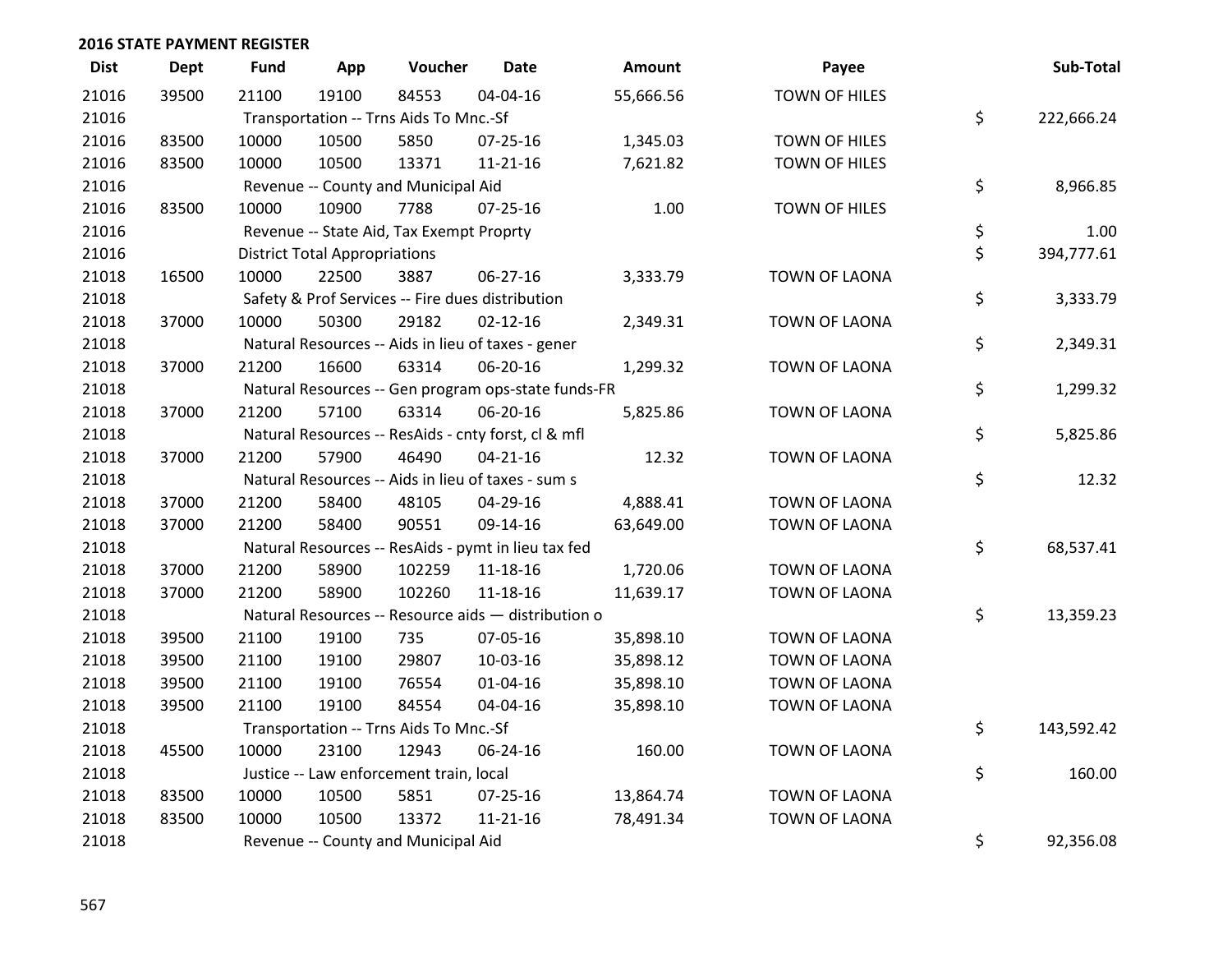| <b>Dist</b> | <b>Dept</b> | <b>Fund</b> | App                                  | Voucher                                             | <b>Date</b>    | <b>Amount</b> | Payee                    | Sub-Total        |
|-------------|-------------|-------------|--------------------------------------|-----------------------------------------------------|----------------|---------------|--------------------------|------------------|
| 21018       | 83500       | 10000       | 10900                                | 7789                                                | 07-25-16       | 935.00        | <b>TOWN OF LAONA</b>     |                  |
| 21018       |             |             |                                      | Revenue -- State Aid, Tax Exempt Proprty            |                |               |                          | \$<br>935.00     |
| 21018       | 83500       | 10000       | 11000                                | 13372                                               | 11-21-16       | 76.72         | TOWN OF LAONA            |                  |
| 21018       |             |             |                                      | Revenue -- Public Utility Distribution              |                |               |                          | \$<br>76.72      |
| 21018       |             |             | <b>District Total Appropriations</b> |                                                     |                |               |                          | \$<br>331,837.46 |
| 21020       | 16500       | 10000       | 22500                                | 3888                                                | 06-27-16       | 4,643.10      | LINCOLN, TOWN OF         |                  |
| 21020       |             |             |                                      | Safety & Prof Services -- Fire dues distribution    |                |               |                          | \$<br>4,643.10   |
| 21020       | 37000       | 10000       | 50300                                | 30931                                               | $02 - 17 - 16$ | 2,994.96      | LINCOLN, TOWN OF         |                  |
| 21020       | 37000       | 10000       | 50300                                | 47046                                               | $04 - 21 - 16$ | 52.44         | LINCOLN, TOWN OF         |                  |
| 21020       |             |             |                                      | Natural Resources -- Aids in lieu of taxes - gener  |                |               |                          | \$<br>3,047.40   |
| 21020       | 37000       | 21200       | 16600                                | 63315                                               | 06-20-16       | 1,890.19      | LINCOLN, TOWN OF         |                  |
| 21020       |             |             |                                      | Natural Resources -- Gen program ops-state funds-FR |                |               |                          | \$<br>1,890.19   |
| 21020       | 37000       | 21200       | 57100                                | 63315                                               | 06-20-16       | 5,076.73      | LINCOLN, TOWN OF         |                  |
| 21020       |             |             |                                      | Natural Resources -- ResAids - cnty forst, cl & mfl |                |               |                          | \$<br>5,076.73   |
| 21020       | 37000       | 21200       | 57900                                | 47044                                               | $04 - 21 - 16$ | 563.20        | LINCOLN, TOWN OF         |                  |
| 21020       | 37000       | 21200       | 57900                                | 47045                                               | $04 - 21 - 16$ | 1.80          | LINCOLN, TOWN OF         |                  |
| 21020       |             |             |                                      | Natural Resources -- Aids in lieu of taxes - sum s  |                |               |                          | \$<br>565.00     |
| 21020       | 37000       | 21200       | 58900                                | 102261                                              | 11-18-16       | 1,057.42      | LINCOLN, TOWN OF         |                  |
| 21020       |             |             |                                      | Natural Resources -- Resource aids - distribution o |                |               |                          | \$<br>1,057.42   |
| 21020       | 39500       | 21100       | 19100                                | 736                                                 | 07-05-16       | 43,489.50     | LINCOLN, TOWN OF         |                  |
| 21020       | 39500       | 21100       | 19100                                | 29808                                               | 10-03-16       | 43,489.50     | LINCOLN, TOWN OF         |                  |
| 21020       | 39500       | 21100       | 19100                                | 76555                                               | $01 - 04 - 16$ | 43,489.50     | TOWN OF LINCOLN          |                  |
| 21020       | 39500       | 21100       | 19100                                | 84555                                               | 04-04-16       | 43,489.50     | TOWN OF LINCOLN          |                  |
| 21020       |             |             |                                      | Transportation -- Trns Aids To Mnc.-Sf              |                |               |                          | \$<br>173,958.00 |
| 21020       | 83500       | 10000       | 10500                                | 5852                                                | $07 - 25 - 16$ | 2,757.36      | LINCOLN, TOWN OF         |                  |
| 21020       | 83500       | 10000       | 10500                                | 13373                                               | $11 - 21 - 16$ | 14,792.68     | LINCOLN, TOWN OF         |                  |
| 21020       |             |             |                                      | Revenue -- County and Municipal Aid                 |                |               |                          | \$<br>17,550.04  |
| 21020       | 83500       | 10000       | 10900                                | 7790                                                | $07 - 25 - 16$ | 17.00         | LINCOLN, TOWN OF         |                  |
| 21020       |             |             |                                      | Revenue -- State Aid, Tax Exempt Proprty            |                |               |                          | \$<br>17.00      |
| 21020       | 83500       | 10000       | 11000                                | 13373                                               | 11-21-16       | 854.32        | LINCOLN, TOWN OF         |                  |
| 21020       |             |             |                                      | Revenue -- Public Utility Distribution              |                |               |                          | \$<br>854.32     |
| 21020       |             |             | <b>District Total Appropriations</b> |                                                     |                |               |                          | \$<br>208,659.20 |
| 21022       | 16500       | 10000       | 22500                                | 3889                                                | 06-27-16       | 5,176.82      | <b>TOWN OF NASHVILLE</b> |                  |
| 21022       |             |             |                                      | Safety & Prof Services -- Fire dues distribution    |                |               |                          | \$<br>5,176.82   |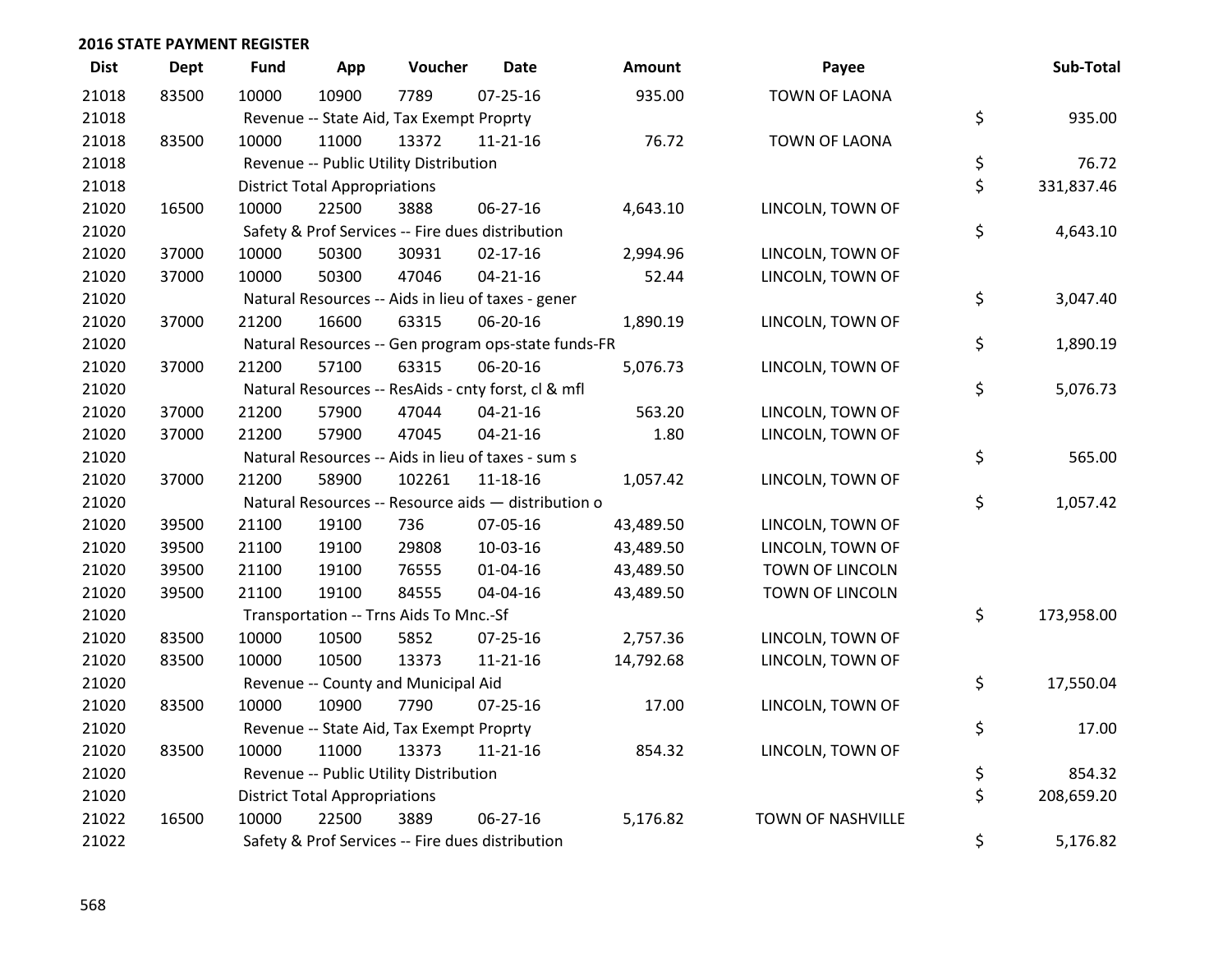| <b>Dist</b> | <b>Dept</b> | <b>Fund</b>                                         | App                                  | Voucher                                             | Date           | Amount    | Payee                    |    | Sub-Total  |
|-------------|-------------|-----------------------------------------------------|--------------------------------------|-----------------------------------------------------|----------------|-----------|--------------------------|----|------------|
| 21022       | 37000       | 10000                                               | 50300                                | 30476                                               | $02 - 17 - 16$ | 978.29    | TOWN OF NASHVILLE        |    |            |
| 21022       | 37000       | 10000                                               | 50300                                | 45364                                               | $04 - 21 - 16$ | 81.04     | TOWN OF NASHVILLE        |    |            |
| 21022       |             | Natural Resources -- Aids in lieu of taxes - gener  | \$                                   | 1,059.33                                            |                |           |                          |    |            |
| 21022       | 37000       | 21200                                               | 16600                                | 63316                                               | 06-20-16       | 3,861.53  | TOWN OF NASHVILLE        |    |            |
| 21022       |             | Natural Resources -- Gen program ops-state funds-FR | \$                                   | 3,861.53                                            |                |           |                          |    |            |
| 21022       | 37000       | 21200                                               | 57100                                | 63316                                               | 06-20-16       | 4,092.25  | <b>TOWN OF NASHVILLE</b> |    |            |
| 21022       |             |                                                     |                                      | Natural Resources -- ResAids - cnty forst, cl & mfl |                |           |                          | \$ | 4,092.25   |
| 21022       | 37000       | 21200                                               | 57900                                | 45362                                               | $04 - 21 - 16$ | 24.22     | TOWN OF NASHVILLE        |    |            |
| 21022       | 37000       | 21200                                               | 57900                                | 45363                                               | $04 - 21 - 16$ | 2.60      | TOWN OF NASHVILLE        |    |            |
| 21022       | 37000       | 21200                                               | 57900                                | 45365                                               | $04 - 21 - 16$ | 233.68    | TOWN OF NASHVILLE        |    |            |
| 21022       |             |                                                     |                                      | Natural Resources -- Aids in lieu of taxes - sum s  |                |           |                          | \$ | 260.50     |
| 21022       | 37000       | 21200                                               | 58900                                | 102262                                              | 11-18-16       | 3,443.60  | TOWN OF NASHVILLE        |    |            |
| 21022       | 37000       | 21200                                               | 58900                                | 102263                                              | 11-18-16       | 985.39    | TOWN OF NASHVILLE        |    |            |
| 21022       |             |                                                     |                                      | Natural Resources -- Resource aids - distribution o |                |           |                          | \$ | 4,428.99   |
| 21022       | 39500       | 21100                                               | 19100                                | 737                                                 | 07-05-16       | 38,221.21 | TOWN OF NASHVILLE        |    |            |
| 21022       | 39500       | 21100                                               | 19100                                | 29809                                               | 10-03-16       | 38,221.23 | TOWN OF NASHVILLE        |    |            |
| 21022       | 39500       | 21100                                               | 19100                                | 76556                                               | 01-04-16       | 38,221.21 | TOWN OF NASHVILLE        |    |            |
| 21022       | 39500       | 21100                                               | 19100                                | 84556                                               | 04-04-16       | 38,221.21 | TOWN OF NASHVILLE        |    |            |
| 21022       |             |                                                     |                                      | Transportation -- Trns Aids To Mnc.-Sf              |                |           |                          | \$ | 152,884.86 |
| 21022       | 83500       | 10000                                               | 10500                                | 5853                                                | 07-25-16       | 3,196.85  | TOWN OF NASHVILLE        |    |            |
| 21022       | 83500       | 10000                                               | 10500                                | 13374                                               | $11 - 21 - 16$ | 18,115.48 | TOWN OF NASHVILLE        |    |            |
| 21022       |             |                                                     |                                      | Revenue -- County and Municipal Aid                 |                |           |                          | \$ | 21,312.33  |
| 21022       | 83500       | 10000                                               | 10900                                | 7791                                                | $07 - 25 - 16$ | 6.00      | <b>TOWN OF NASHVILLE</b> |    |            |
| 21022       |             |                                                     |                                      | Revenue -- State Aid, Tax Exempt Proprty            |                |           |                          | \$ | 6.00       |
| 21022       |             |                                                     | <b>District Total Appropriations</b> |                                                     |                |           |                          | \$ | 193,082.61 |
| 21024       | 16500       | 10000                                               | 22500                                | 3890                                                | 06-27-16       | 259.66    | TOWN OF POPPLE RIVER     |    |            |
| 21024       |             |                                                     |                                      | Safety & Prof Services -- Fire dues distribution    |                |           |                          | \$ | 259.66     |
| 21024       | 37000       | 10000                                               | 50300                                | 30571                                               | 02-17-16       | 809.83    | TOWN OF POPPLE RIVER     |    |            |
| 21024       |             |                                                     |                                      | Natural Resources -- Aids in lieu of taxes - gener  |                |           |                          | \$ | 809.83     |
| 21024       | 37000       | 21200                                               | 16600                                | 63317                                               | 06-20-16       | 600.81    | TOWN OF POPPLE RIVER     |    |            |
| 21024       |             | Natural Resources -- Gen program ops-state funds-FR |                                      |                                                     |                |           |                          |    | 600.81     |
| 21024       | 37000       | 21200                                               | 57100                                | 63317                                               | 06-20-16       | 448.26    | TOWN OF POPPLE RIVER     |    |            |
| 21024       |             |                                                     |                                      | Natural Resources -- ResAids - cnty forst, cl & mfl |                |           |                          | \$ | 448.26     |
| 21024       | 37000       | 21200                                               | 58400                                | 48109                                               | 04-29-16       | 4,361.90  | TOWN OF POPPLE RIVER     |    |            |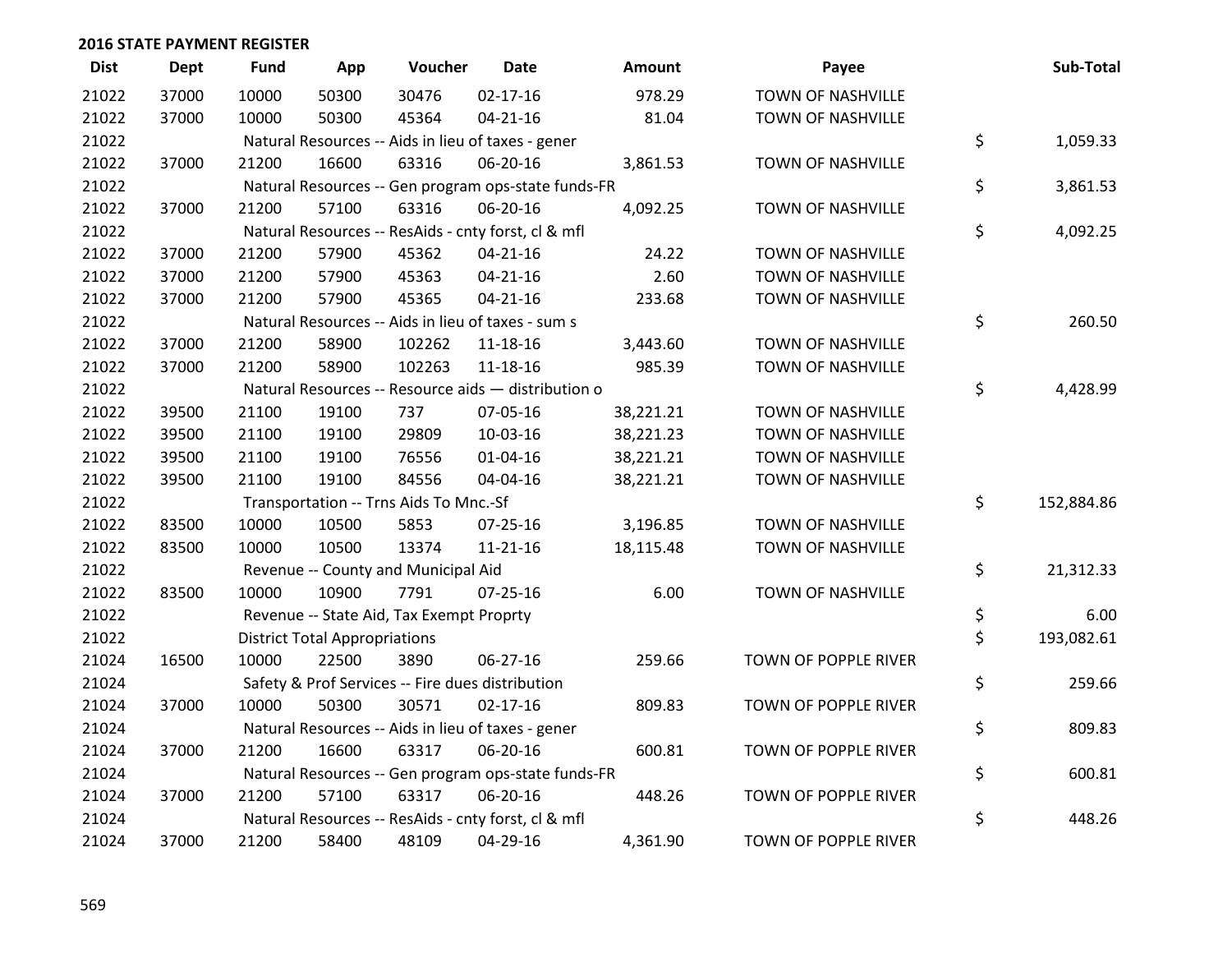| <b>Dist</b> | <b>Dept</b> | <b>Fund</b>                                         | App                                                 | Voucher                                             | <b>Date</b>    | Amount    | Payee                |    | Sub-Total  |  |  |
|-------------|-------------|-----------------------------------------------------|-----------------------------------------------------|-----------------------------------------------------|----------------|-----------|----------------------|----|------------|--|--|
| 21024       | 37000       | 21200                                               | 58400                                               | 90552                                               | 09-14-16       | 56,793.53 | TOWN OF POPPLE RIVER |    |            |  |  |
| 21024       |             | Natural Resources -- ResAids - pymt in lieu tax fed | \$                                                  | 61,155.43                                           |                |           |                      |    |            |  |  |
| 21024       | 37000       | 21200                                               | 58900                                               | 102264                                              | 11-18-16       | 705.06    | TOWN OF POPPLE RIVER |    |            |  |  |
| 21024       |             |                                                     | Natural Resources -- Resource aids - distribution o |                                                     |                |           |                      |    |            |  |  |
| 21024       | 39500       | 21100                                               | 19100                                               | 738                                                 | 07-05-16       | 15,270.87 | TOWN OF POPPLE RIVER |    |            |  |  |
| 21024       | 39500       | 21100                                               | 19100                                               | 29810                                               | 10-03-16       | 15,270.87 | TOWN OF POPPLE RIVER |    |            |  |  |
| 21024       | 39500       | 21100                                               | 19100                                               | 76557                                               | $01 - 04 - 16$ | 15,270.87 | TOWN OF POPPLE RIVER |    |            |  |  |
| 21024       | 39500       | 21100                                               | 19100                                               | 84557                                               | 04-04-16       | 15,270.87 | TOWN OF POPPLE RIVER |    |            |  |  |
| 21024       |             |                                                     |                                                     | Transportation -- Trns Aids To Mnc.-Sf              |                |           |                      | \$ | 61,083.48  |  |  |
| 21024       | 83500       | 10000                                               | 10500                                               | 5854                                                | $07 - 25 - 16$ | 90.90     | TOWN OF POPPLE RIVER |    |            |  |  |
| 21024       | 83500       | 10000                                               | 10500                                               | 13375                                               | 11-21-16       | 515.07    | TOWN OF POPPLE RIVER |    |            |  |  |
| 21024       |             |                                                     |                                                     | Revenue -- County and Municipal Aid                 |                |           |                      | \$ | 605.97     |  |  |
| 21024       |             |                                                     | <b>District Total Appropriations</b>                |                                                     |                |           |                      | \$ | 125,668.50 |  |  |
| 21026       | 16500       | 10000                                               | 22500                                               | 3891                                                | 06-27-16       | 464.39    | <b>TOWN OF ROSS</b>  |    |            |  |  |
| 21026       |             |                                                     |                                                     | Safety & Prof Services -- Fire dues distribution    |                |           |                      | \$ | 464.39     |  |  |
| 21026       | 37000       | 10000                                               | 50300                                               | 30658                                               | $02 - 17 - 16$ | 1,304.75  | TOWN OF ROSS         |    |            |  |  |
| 21026       |             |                                                     |                                                     | Natural Resources -- Aids in lieu of taxes - gener  |                |           |                      | \$ | 1,304.75   |  |  |
| 21026       | 37000       | 21200                                               | 16600                                               | 63318                                               | 06-20-16       | 260.37    | TOWN OF ROSS         |    |            |  |  |
| 21026       |             |                                                     |                                                     | Natural Resources -- Gen program ops-state funds-FR |                |           |                      | \$ | 260.37     |  |  |
| 21026       | 37000       | 21200                                               | 57100                                               | 63318                                               | 06-20-16       | 1,863.40  | TOWN OF ROSS         |    |            |  |  |
| 21026       |             |                                                     |                                                     | Natural Resources -- ResAids - cnty forst, cl & mfl |                |           |                      | \$ | 1,863.40   |  |  |
| 21026       | 37000       | 21200                                               | 58400                                               | 48113                                               | 04-29-16       | 1,210.05  | TOWN OF ROSS         |    |            |  |  |
| 21026       | 37000       | 21200                                               | 58400                                               | 90553                                               | 09-14-16       | 15,755.38 | TOWN OF ROSS         |    |            |  |  |
| 21026       |             |                                                     |                                                     | Natural Resources -- ResAids - pymt in lieu tax fed |                |           |                      | \$ | 16,965.43  |  |  |
| 21026       | 37000       | 21200                                               | 58900                                               | 102265                                              | 11-18-16       | 11,400.49 | <b>TOWN OF ROSS</b>  |    |            |  |  |
| 21026       |             |                                                     |                                                     | Natural Resources -- Resource aids - distribution o |                |           |                      | \$ | 11,400.49  |  |  |
| 21026       | 39500       | 21100                                               | 19100                                               | 739                                                 | 07-05-16       | 7,755.75  | TOWN OF ROSS         |    |            |  |  |
| 21026       | 39500       | 21100                                               | 19100                                               | 29811                                               | 10-03-16       | 7,755.77  | TOWN OF ROSS         |    |            |  |  |
| 21026       | 39500       | 21100                                               | 19100                                               | 76558                                               | $01 - 04 - 16$ | 7,755.75  | TOWN OF ROSS         |    |            |  |  |
| 21026       | 39500       | 21100                                               | 19100                                               | 84558                                               | 04-04-16       | 7,755.75  | TOWN OF ROSS         |    |            |  |  |
| 21026       |             | Transportation -- Trns Aids To Mnc.-Sf              |                                                     |                                                     |                |           |                      |    | 31,023.02  |  |  |
| 21026       | 83500       | 10000                                               | 10500                                               | 5855                                                | 07-25-16       | 3,560.09  | TOWN OF ROSS         |    |            |  |  |
| 21026       | 83500       | 10000                                               | 10500                                               | 13376                                               | $11 - 21 - 16$ | 20,173.81 | <b>TOWN OF ROSS</b>  |    |            |  |  |
| 21026       |             |                                                     |                                                     | Revenue -- County and Municipal Aid                 |                |           |                      | \$ | 23,733.90  |  |  |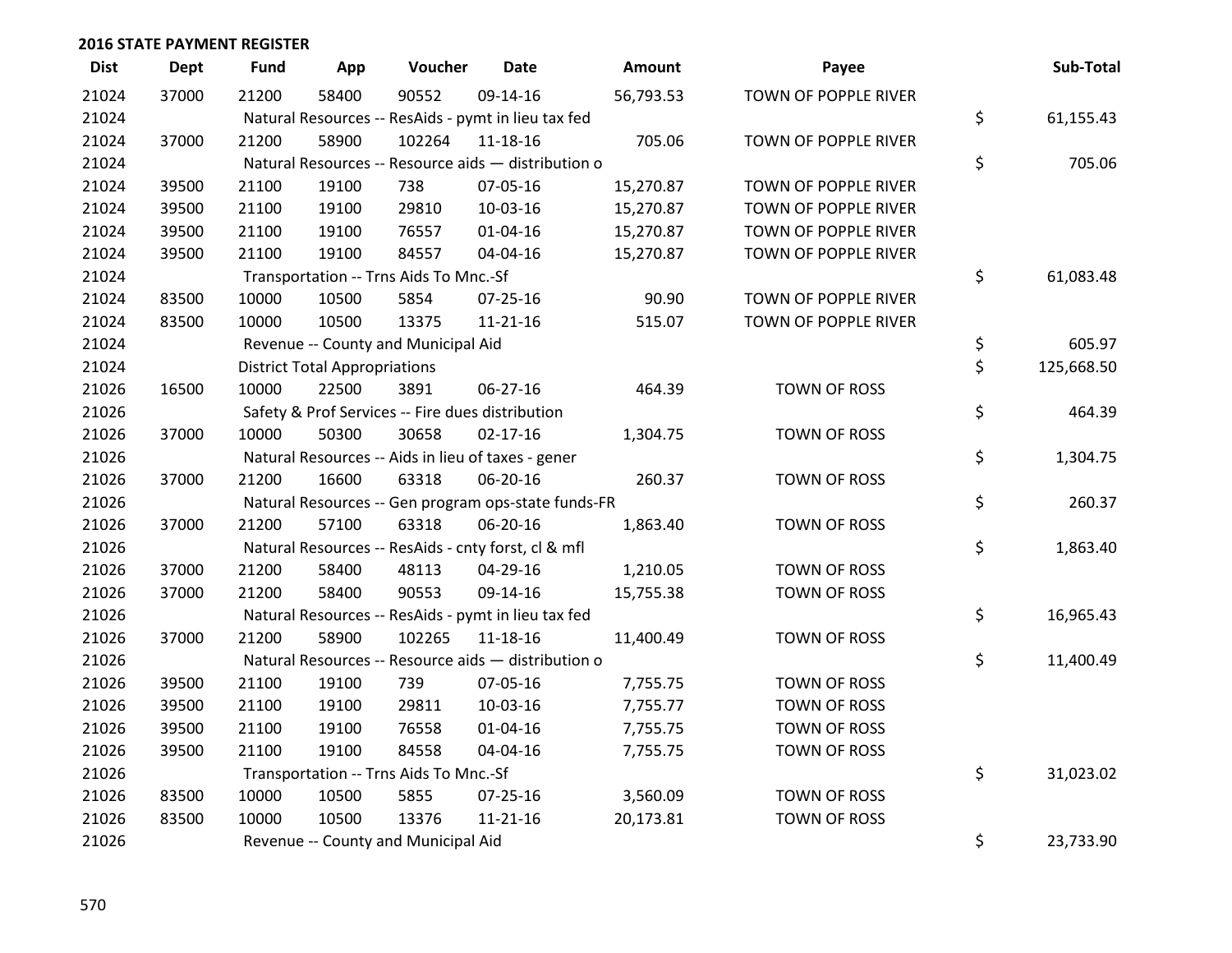| <b>Dist</b> | <b>Dept</b> | <b>Fund</b>                                      | App                                              | Voucher                                  | <b>Date</b>                                         | <b>Amount</b> | Payee                  |    | Sub-Total  |  |  |
|-------------|-------------|--------------------------------------------------|--------------------------------------------------|------------------------------------------|-----------------------------------------------------|---------------|------------------------|----|------------|--|--|
| 21026       | 83500       | 10000                                            | 10900                                            | 7792                                     | $07 - 25 - 16$                                      | 39.00         | <b>TOWN OF ROSS</b>    |    |            |  |  |
| 21026       |             |                                                  |                                                  | Revenue -- State Aid, Tax Exempt Proprty |                                                     |               |                        | \$ | 39.00      |  |  |
| 21026       |             | <b>District Total Appropriations</b>             | \$                                               | 87,054.75                                |                                                     |               |                        |    |            |  |  |
| 21028       | 16500       | 10000                                            | 22500                                            | 5178                                     | 07-07-16                                            | 2,661.68      | <b>TOWN OF WABENO</b>  |    |            |  |  |
| 21028       |             |                                                  | Safety & Prof Services -- Fire dues distribution |                                          |                                                     |               |                        |    |            |  |  |
| 21028       | 37000       | 10000                                            | 50300                                            | 30845                                    | $02 - 17 - 16$                                      | 1,594.13      | TOWN OF WABENO         |    |            |  |  |
| 21028       |             |                                                  |                                                  |                                          | Natural Resources -- Aids in lieu of taxes - gener  |               |                        | \$ | 1,594.13   |  |  |
| 21028       | 37000       | 21200                                            | 16600                                            | 63319                                    | 06-20-16                                            | 445.45        | <b>TOWN OF WABENO</b>  |    |            |  |  |
| 21028       |             |                                                  |                                                  |                                          | Natural Resources -- Gen program ops-state funds-FR |               |                        | \$ | 445.45     |  |  |
| 21028       | 37000       | 21200                                            | 57100                                            | 63319                                    | 06-20-16                                            | 1,171.13      | TOWN OF WABENO         |    |            |  |  |
| 21028       |             |                                                  |                                                  |                                          | Natural Resources -- ResAids - cnty forst, cl & mfl |               |                        | \$ | 1,171.13   |  |  |
| 21028       | 37000       | 21200                                            | 58400                                            | 48117                                    | 04-29-16                                            | 8,492.95      | TOWN OF WABENO         |    |            |  |  |
| 21028       | 37000       | 21200                                            | 58400                                            | 90554                                    | 09-15-16                                            | 110,581.42    | TOWN OF WABENO         |    |            |  |  |
| 21028       |             |                                                  |                                                  |                                          | Natural Resources -- ResAids - pymt in lieu tax fed |               |                        | \$ | 119,074.37 |  |  |
| 21028       | 37000       | 21200                                            | 58900                                            | 102266                                   | 11-18-16                                            | 3,625.90      | TOWN OF WABENO         |    |            |  |  |
| 21028       |             |                                                  |                                                  |                                          | Natural Resources -- Resource aids - distribution o |               |                        | \$ | 3,625.90   |  |  |
| 21028       | 39500       | 21100                                            | 19100                                            | 740                                      | 07-05-16                                            | 40,092.91     | <b>TOWN OF WABENO</b>  |    |            |  |  |
| 21028       | 39500       | 21100                                            | 19100                                            | 29812                                    | 10-03-16                                            | 40,092.93     | <b>TOWN OF WABENO</b>  |    |            |  |  |
| 21028       | 39500       | 21100                                            | 19100                                            | 76559                                    | $01 - 04 - 16$                                      | 40,092.91     | <b>TOWN OF WABENO</b>  |    |            |  |  |
| 21028       | 39500       | 21100                                            | 19100                                            | 84559                                    | 04-04-16                                            | 40,092.91     | TOWN OF WABENO         |    |            |  |  |
| 21028       |             |                                                  |                                                  | Transportation -- Trns Aids To Mnc.-Sf   |                                                     |               |                        | \$ | 160,371.66 |  |  |
| 21028       | 83500       | 10000                                            | 10500                                            | 5856                                     | $07 - 25 - 16$                                      | 14,486.80     | TOWN OF WABENO         |    |            |  |  |
| 21028       | 83500       | 10000                                            | 10500                                            | 13377                                    | 11-21-16                                            | 79,450.54     | TOWN OF WABENO         |    |            |  |  |
| 21028       |             |                                                  |                                                  | Revenue -- County and Municipal Aid      |                                                     |               |                        | \$ | 93,937.34  |  |  |
| 21028       | 83500       | 10000                                            | 10900                                            | 7793                                     | 07-25-16                                            | 76.00         | TOWN OF WABENO         |    |            |  |  |
| 21028       |             |                                                  |                                                  | Revenue -- State Aid, Tax Exempt Proprty |                                                     |               |                        | \$ | 76.00      |  |  |
| 21028       | 83500       | 10000                                            | 11000                                            | 13377                                    | $11 - 21 - 16$                                      | 3,142.34      | TOWN OF WABENO         |    |            |  |  |
| 21028       |             |                                                  |                                                  | Revenue -- Public Utility Distribution   |                                                     |               |                        | \$ | 3,142.34   |  |  |
| 21028       |             |                                                  | <b>District Total Appropriations</b>             |                                          |                                                     |               |                        | \$ | 386,100.00 |  |  |
| 21211       | 16500       | 10000                                            | 22500                                            | 3892                                     | 06-27-16                                            | 3,682.47      | <b>CITY OF CRANDON</b> |    |            |  |  |
| 21211       |             | Safety & Prof Services -- Fire dues distribution |                                                  | \$                                       | 3,682.47                                            |               |                        |    |            |  |  |
| 21211       | 37000       | 10000                                            | 50300                                            | 30707                                    | $02 - 17 - 16$                                      | 358.84        | <b>CITY OF CRANDON</b> |    |            |  |  |
| 21211       |             |                                                  |                                                  |                                          | Natural Resources -- Aids in lieu of taxes - gener  |               |                        | \$ | 358.84     |  |  |
| 21211       | 37000       | 21200                                            | 16600                                            | 63320                                    | 06-20-16                                            | 80.82         | <b>CITY OF CRANDON</b> |    |            |  |  |